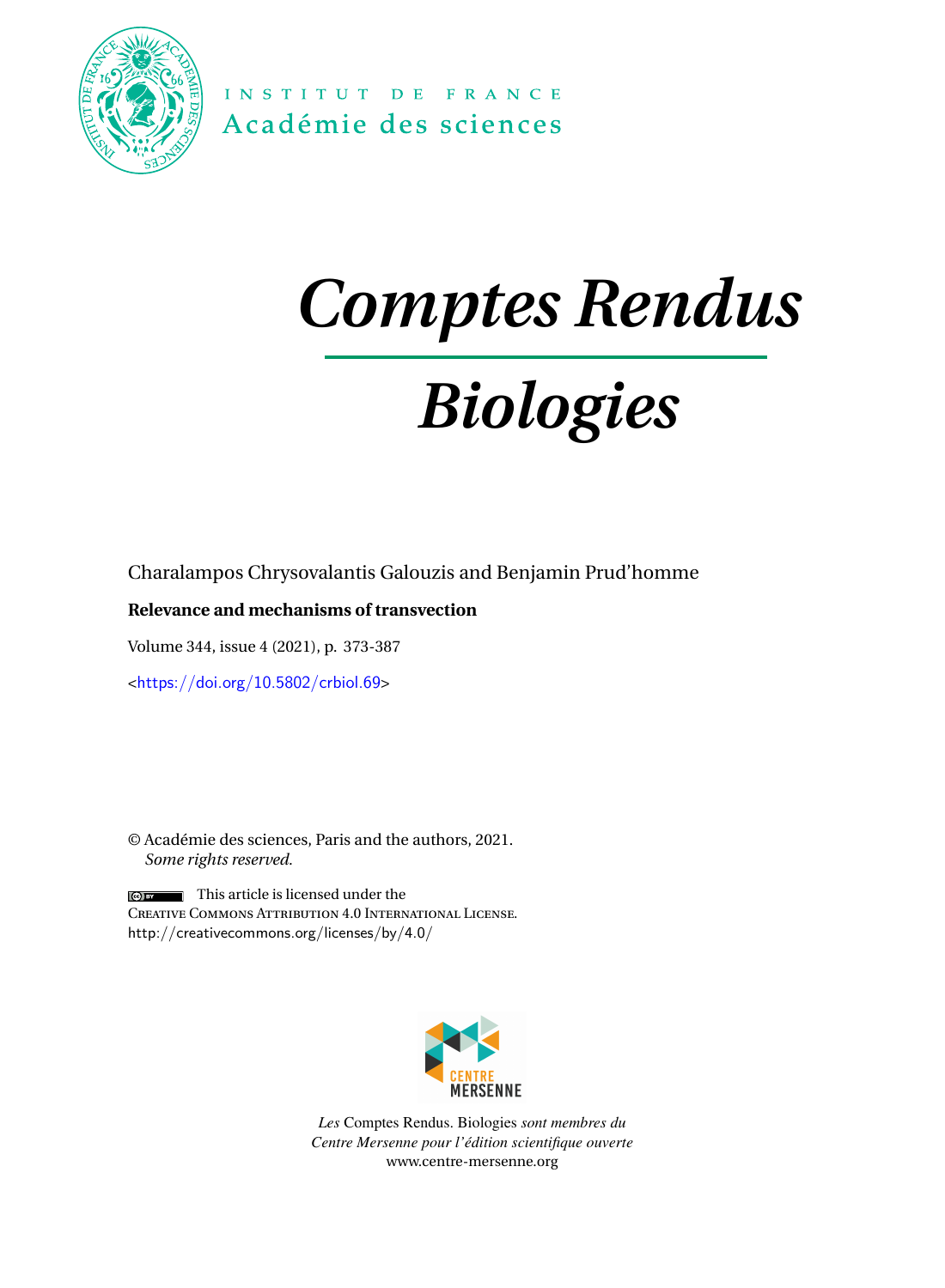

Articles / Reviews / *Articles / Revues*

# Relevance and mechanisms of transvection

# *Pertinence et mécanismes de la transvection*

**Charalampos Chrysovalantis Galouzis**∗**,** *<sup>a</sup>* **and Benjamin Prud'homme**∗**,** *<sup>b</sup>*

*<sup>a</sup>* European Molecular Biology Laboratory (EMBL), Genome Biology Unit, D-69117, Heidelberg, Germany

*<sup>b</sup>* Aix-Marseille Université, CNRS, IBDM, Institut de Biologie du Développement de Marseille, Campus de Luminy Case 907, 13288 Marseille Cedex 9, France

*E-mails:* [charalampos.galouzis@embl.de](mailto:charalampos.galouzis@embl.de) (C. C. Galouzis), [benjamin.prudhomme@univ-amu.fr](mailto:benjamin.prudhomme@univ-amu.fr) (B. Prud'homme)

**Charalampos Chrysovalantis Galouzis is the 2021 recipient of the Grandes avancées en biologie / Charalampos Chrysovalantis Galouzis est lauréat 2021 du Prix des Grandes avancées en biologie**

**Abstract.** Transvection, the functional interaction between homologous alleles, was first described in *Drosophila* in the 1950's. While transvection has been documented in a growing list of genes, using mutant alleles or synthetic constructs, in *Drosophila* and other organisms, the extent of its relevance to gene expression in physiological conditions has remained questionable. The molecular mechanisms underlying transvection are still largely unexplored, although hints suggest a link with the general machinery that controls the genome organization in the nucleus. In this review, we discuss recent results establishing the relevance of transvection for proper gene regulation, and in particular for the sexually dimorphic regulation of the *Drosophila* X-linked gene *yellow*. We also discuss the role that DNA insulator sequences and chromatin architectural proteins play in bringing in proximity homologous alleles, and how they may contribute to interallelic gene regulation.

**Résumé.** La transvection, l'interaction fonctionnelle entre des allèles homologues, a été décrite pour la première fois chez la drosophile dans les années 1950. Bien que la transvection ait été documentée pour une liste croissante de gènes, en utilisant des allèles mutants ou des constructions synthétiques, chez la drosophile et d'autres organismes, l'étendue de sa pertinence pour la régulation de l'expression des gènes dans des conditions physiologiques reste une question ouverte. Les mécanismes moléculaires qui sous-tendent la transvection sont encore largement inexplorés, bien que des indices suggèrent un lien avec la machinerie générale qui contrôle l'organisation du génome dans le noyau. Dans cette revue, nous discutons des résultats récents établissant la pertinence de la transvection pour la régulation correcte des gènes, et en particulier pour la régulation sexuellement dimorphique du gène *yellow* qui est porté par le chromosome X de la drosophile. Nous discutons également du rôle que jouent les séquences d'ADN isolatrices et les protéines architecturales de la chromatine dans le rapprochement des allèles homologues, et comment elles peuvent contribuer à la régulation interallélique des gènes.

<sup>∗</sup>Corresponding authors.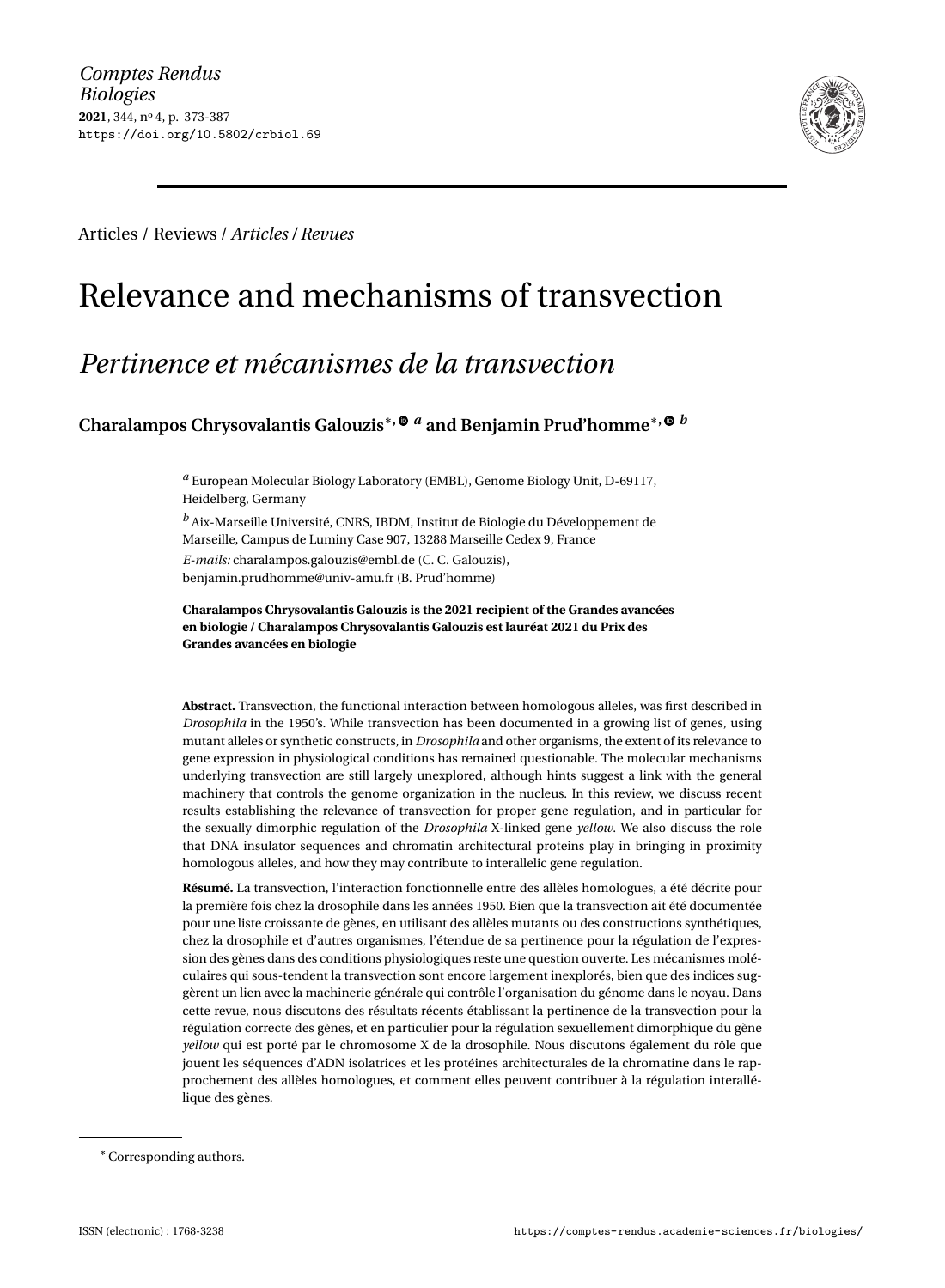**Keywords.** Interallelic interactions, Drosophila, Insulators, Homologous pairing, Sexual dimorphism. **Mots-clés.** Interactions interalléliques, Drosophile, Appariement homologue, Séquences d'ADN isolatrices, Expression sexuellement dimorphique.

*Manuscript received 4th November 2021, accepted 15th November 2021.*

# **1. Non-homologous interchromosomal gene regulation**

The organization of the genome inside the nucleus is central to gene regulation. The chromatin fiber is organized hierarchically, with most of the enhancergene promoter loops occurring in *cis* within selfinteracting domains called Topologically Associating Domains (TADs). These TADs are further organized into active or repressed compartments of interactions. Finally, in most organisms, each chromosome occupies its own distinct territory in the nucleus [\[1\]](#page-14-0). This organization may give the impression that the regulation of a gene is controlled solely by its chromosomal environment. However, with the recent development of chromosome-conformation-capture and imaging technologies enabling the unbiased detection of proximity between genes located on different chromosomes, and their application to an increasing number of cell types and organisms, it is becoming apparent that interchromosomal gene interactions are more common than previously thought. Furthermore, a growing number of examples have demonstrated or suggested the functional importance of interchromosomal gene regulation in cell fate decisions or cellular functions [\[2](#page-14-1)[,3\]](#page-14-2). For example, in the mouse olfactory epithelium, only one olfactory receptor allele, out of ∼2400 candidate alleles, is expressed in each olfactory sensory neuron. These alleles are distributed throughout the mouse chromosomes and undergo a complex choreography to aggregate in the nuclear space and to select a single allele to be expressed [\[4\]](#page-14-3).

Interchromosomal interactions are not restricted to multigene families, like the olfactory receptor genes. Physical associations also occur between a gene and a regulatory region located on different chromosomes. This is the case, for instance, in Tcells, where physical interactions occur between the promoter of the *IFN-γ* gene, located on chromosome 10, and the regulatory region of the  $T_H$ 2 cytokine locus, located on chromosome 11 [\[5\]](#page-14-4). This interaction contributes to the regulation of cytokine expression in T cells and *IFN-γ* production in response to

viral infection. The aforementioned examples illustrate a specific class of interactions between nonhomologous regions of the genome and that have been reviewed recently in Maass *et al.* [\[3\]](#page-14-2).

# **2. Homologous interchromosomal gene regulation**

Interchromosomal interactions can also occur between homologous genes (i.e., alleles) located on homologous chromosomes. Various manifestations of these interallelic interactions have been documented in different eukaryotic lineages, from fungi, plants, and animals [\[6\]](#page-14-5). The first case of interallelic interaction was reported by Ed Lewis in 1954 when he studied the regulation of the *Hox* gene *Ultrabithorax (Ubx)* in the fruitfly *Drosophila melanogaster* (*D. melanogaster*). Lewis described genetic complementation between the *Ubx* mutant alleles  $bx^{34e}$  and  $Ubx<sup>1</sup>$ . Both alleles, when homozygous, cause a partial transformation of halteres into wings. However, *trans*-heterozygous flies  $(bx^{34e} + l + Ubx^{1})$  show partial complementation since the appendage transformation is less severe than in flies homozygous for either allele. In addition, Lewis showed that the genetic complementation of *Ubx* mutant alleles is compromised when the pairing—the alignment end-to-end—of homologous chromosomes is disrupted, suggesting that the alleles can only interact when they are physically close to one another. Lewis coined the term transvection to describe pairingdependent interallelic complementation [\[7\]](#page-14-6). By extension, the term transvection has been used to describe proximity-dependent interallelic regulation.

Since the seminal work of Ed Lewis on *Ubx* regulation, many cases of transvection have been described for many genes in *D. melanogaster,* although usually using synthetic transgenes or intragenic complementation [\[8\]](#page-14-7). It has also been described in other organism, including yeast and mammals [\[9,](#page-14-8) [10\]](#page-14-9). Transvection can have a positive or negative effect on gene expression, indicating that different molecular mechanisms are in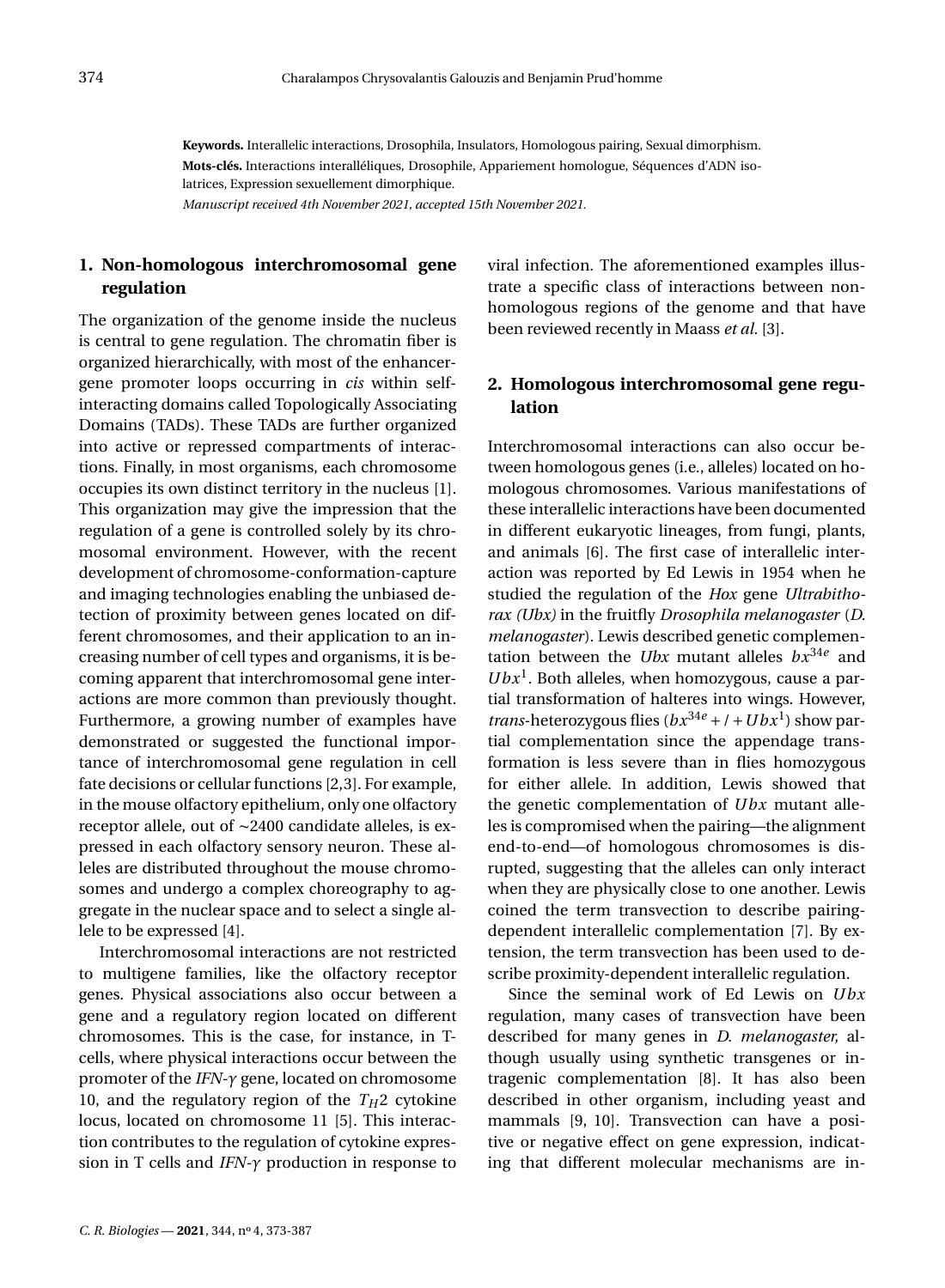volved. In *Drosophila*, as in all Diptera, homologous chromosomes are paired in all somatic cells during interphase [\[11\]](#page-14-10). This particular configuration presumably facilitates transvection throughout the genome [\[12,](#page-14-11) [13\]](#page-14-12). Although the *D. melanogaster* genome appears to be generally permissive for transvection, the physiological relevance of interallelic regulation in a wild-type context has long been questioned. However, several examples illustrate that it is crucial for the specification of certain cell types. We review a couple of these examples below.

# **3. Transvection controls photoreceptor diversity in the retina**

In the *D. melanogaster* eye, each ommatidium (i.e., eye unit), contains eight photoreceptor cells named R1 to R8. R7 expresses one of the two possible lightdetecting Rhodopsins, Rh3 or Rh4, defining two subtypes of ommatidia: pale  $(p, Rh3+)$  and yellow  $(y,$ Rh4+). The expression of the transcription factor Spineless is responsible for directing the R7 photoreceptor subtypes: when Spineless is present it activates the expression of Rh4 and represses the expression of Rh3, while in its absence Rh3 is expressed. The expression of *spineless* (*ss*) in R7 photoreceptors is stochastic, driving the formation of ∼70% *y*R7s and ∼30% *p*R7s. The expression pattern of *ss*, and therefore the ratio of *p*R7 and *y*R7 in the retina, is set by interactions between *ss* alleles. Different alleles or allelic combinations alter the *ss* expression pattern and, in turn, the ratio of the R7 subtypes. A regulatory element of the *ss* gene, acting as an insulator, is required for bringing two alleles in proximity, even if they are located on different chromosomes [\[14,](#page-14-13) [15\]](#page-14-14). This proximity between alleles presumably allows other regulatory regions of the locus to interact in *trans* to set the expression pattern of *ss* in the retina. Although the molecular details of the interallelic interactions are not well understood, this example shows that transvection is not necessarily dependent on chromosomal pairing per se, but the latter establishes the proximity between the alleles. Furthermore, it illustrates how transvection can contribute to a stochastic mechanism that generates cell fate diversity in the retina.

#### **4. Transvection underlies sexual dimorphism**

The *D. melanogaster yellow* (*y*) gene has long been a test case to study transvection, mostly using intragenic complementation [\[16\]](#page-14-15). Yet, whether regulatory interactions between  $y$  alleles, which can only occur in females since  $\gamma$  is X-linked, contribute to sculpting *y* expression level or pattern in a wild type condition was unknown.  $\nu$  is required for the production of black pigment throughout the body and its expression pattern is sexually dimorphic in several tissues and body parts. We recently found that in *D. biarmipes*, a species closely related to *D. melanogaster* that harbors a male-specific wing pigmentation spot, the sexually dimorphic expression pattern of  $y$  in the wing is controlled by transvection. *y* expression in the wing is controlled by two neighboring enhancers located on the 5' of the gene, the *wing* enhancer that drives uniform low expression, and the *spot* enhancer that drives high expression in the spot area (Figure [1A](#page-4-0)–C) [\[17\]](#page-14-16). In females, the activity of the *spot* enhancer—but not the *wing* enhancer—is silenced by transvection (Figure [1D](#page-4-0)– G). In hemizygous males, transvection cannot occur and the *spot* enhancer is active. Importantly, when the *y* locus is inserted on an autosome, at the same position on each homologous chromosome, the interallelic interaction can take place in both sexes. This shows that the silencing of the *spot* enhancer in females is not due to an X chromosome-specific regulatory mechanism but to the interaction between alleles. The transvection-dependent silencing of the *spot* enhancer requires the *y* intron, suggesting that it contains a regulatory element that is necessary for the interallelic interaction, or that, following the interaction, silences the *spot* enhancer, or both. Remarkably, another sexually dimorphic enhancer, active in the posterior abdominal segments of males and located nearby the *spot* enhancer, is not controlled by transvection but by the canonical sex determination hierarchy [\[18\]](#page-14-17). How two regulatory elements of the same gene, separated by only a few hundred base pairs, came to use completely different regulatory strategies to achieve similar male-specific expression raises intriguing mechanistic and evolutionary questions.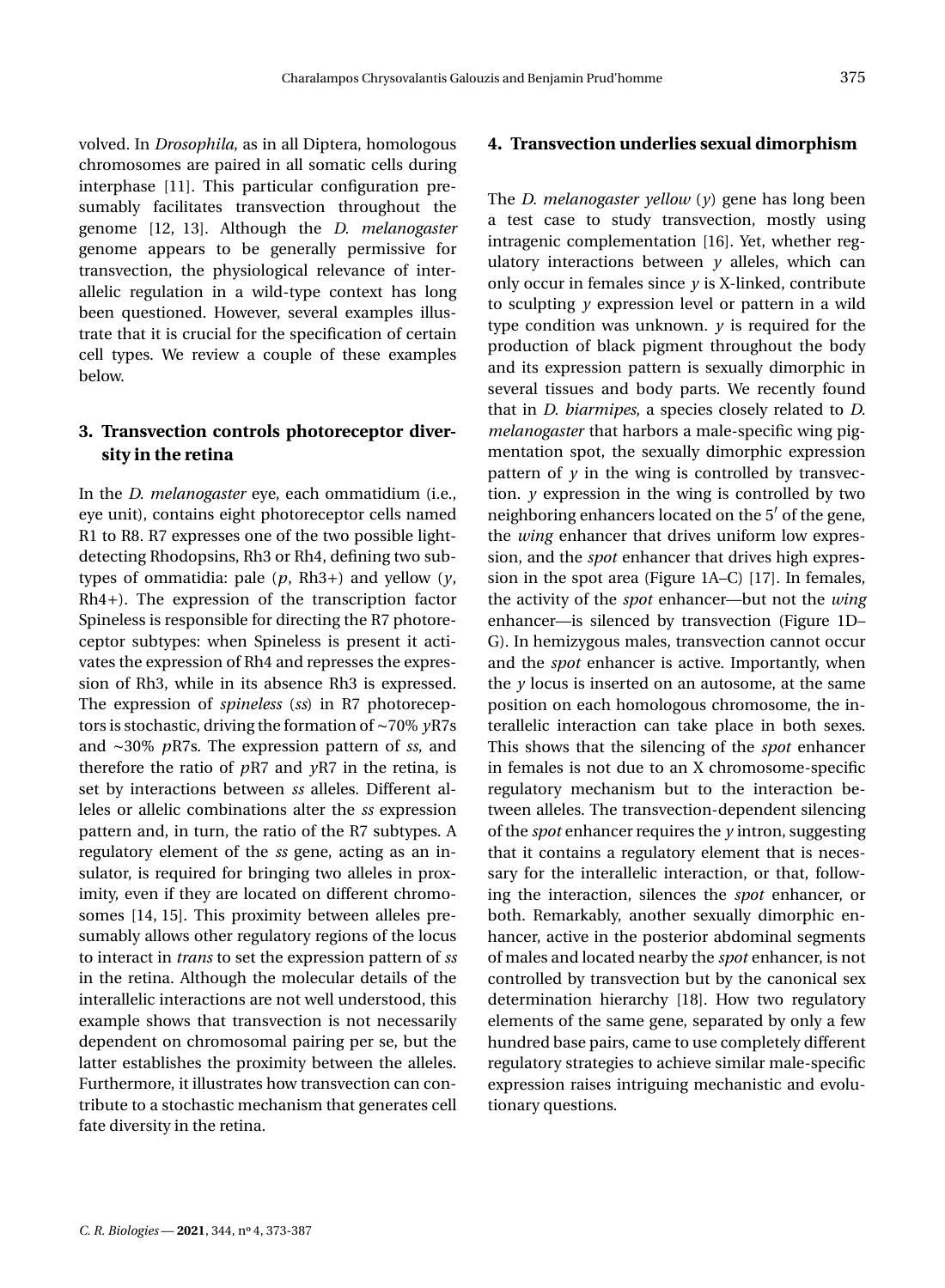

<span id="page-4-0"></span>**Figure 1.** Sexually dimorphic regulation of  $\gamma$  in the wing of *D. biarmipes*. The *spot* enhancer controls *y* expression in male wings by activating its transcription possibly through either a looping (A) or a linking (B) mechanism, resulting in a spotted expression pattern (C). In female wings, the *spot* enhancer activity is silenced by three possible mechanisms: a pairing-dependent looping topology of the locus that brings a repressor binding the intron sequence close to the the *spot* enhancer (D). Protein–protein interactions initiated at the intron could support the formation of a boundary between the *spot* and the *wing* enhancer, preventing the interaction between the *spot* enhancer and the *yellow* promoter (E). Finally, pairing of the *yellow* alleles could create a local microenvironment that recruits repressor proteins to block the activity of the *spot* enhancer (F). These hypotheses are not necessarily mutually exclusive. In the female wing, some cells randomly escape the *spot* enhancer silencing leading to dotted pattern of high levels of Yellow (G). The figure was created using [Biorender.com.](http://Biorender.com)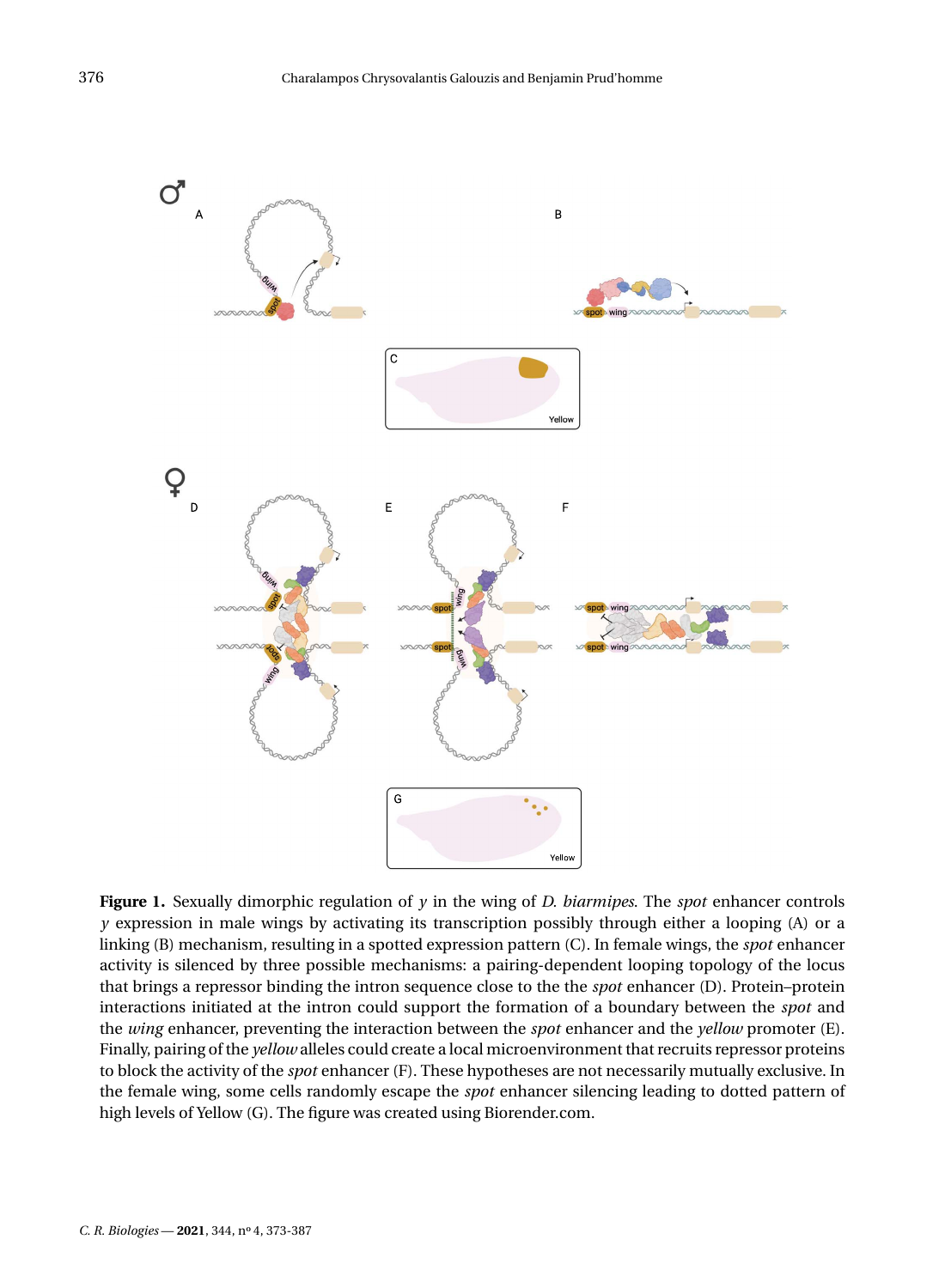# **5. Elements of the mechanism of transvection**

Transvection may have been confounded with chromosomal pairing, in particular in *Drosophila* where somatic homologous pairing is so prevalent and strongly associated with transvection. Yet, if transvection requires close proximity between alleles for functional interaction, chromosomal pairing is not necessarily the only way to bring two alleles near each other. So, the dissection of the mechanisms underlying transvection needs to distinguish the determinants of the physical association of homologous alleles from the regulatory events following this association that subsequently impact gene regulation. In the following sections, we will discuss what is known about each of these two steps, mostly using *Drosophila* studies.

# 5.1. *Homologous somatic pairing establishes the physical association of homologous alleles*

In 1908 Nettie M. Stevens observed that homologous chromosomes are paired in several Diptera species [\[11\]](#page-14-10). In contrast to the homologous pairing that is being observed during meiosis, which is required for chromosome segregation and recombination, the *raison d'être* of homologous pairing in somatic tissues observed during interphase is unknown. In *D. melanogaster* the pairing of homologous chromosomes appears progressively during embryogenesis. The initiation of homologous somatic pairing takes place around the same time when TADs are also formed in the last syncytial nuclear cycles, leading to a higher degree of pairing observed in nuclear cycle 14, when cellularization has not yet occurred [\[19,](#page-14-18)[20\]](#page-14-19). The whole process coincides with the maternal-to-zygotic transition. Live-imaging data revealed the dynamics of homologous somatic pairing in the early embryo, showing that homologous loci are separated by 2.2  $\mu$ m before pairing, and by only 0.4 µm after pairing has occurred. Furthermore, this analysis reveals that once established, homolog pairing is overall highly stable, and characterized by small dynamic changes in the distance between homologous loci [\[21\]](#page-14-20).

A prevalent model for the initiation of pairing is that some button loci, regions of high pairing affinity distributed throughout the chromosomes, find their counterparts on homologous chromosomes through a random exploration in the nuclear space [\[15,](#page-14-14) [21\]](#page-14-20). Spreading of pairing then occurs by a "zippering" mechanism from button to button along the length of the chromosome [\[21\]](#page-14-20).

Haplotype-resolved Hi-C studies revealed that the *D. melanogaster* chromosomes are organized into regions of tight pairing and regions of loose pairing [\[22,](#page-14-21) [23\]](#page-14-22). The extent to which regions of tight and loose pairing are identical between different cell types is not known, although the buttons that drive pairing appear to contribute to different extents between different cell types [\[15\]](#page-14-14).

The button model can explain the initiation and the spreading of the pairing between homologous chromosomes. It is conceivable that most individual button pairs provide low interaction energy that on its own is not sufficient to drive pairing and that the density of buttons along the length of the chromosome is an important determinant of pairing dynamics [\[21\]](#page-14-20). Ectopic pairing, between non-homologous chromosomes, can be induced in *Drosophila* between relatively large chromosomal transgenes (∼100 kb) and their homologous regions, suggesting that pairing between any homologous sequences requires a substantial number of "weak" buttons [\[15\]](#page-14-14). At the other end of the affinity spectrum, some short regions (*Fab*-7, *Mcp*) are sufficient to mediate pairing, even when inserted on non-homologous chromosomes [\[24,](#page-14-23) [25\]](#page-14-24), suggesting that different buttons may have different affinities. Some situations appear intermediate between the high-affinity regions and the "weak" individual buttons. For instance, we have shown that homologous copies of *y*, which is a fairly compact gene (∼10 kb), can still physically associate and functionally interact even if they are separated by 5 Mb on the same chromosome, but they cannot interact when they are inserted on non-homologous chromosomes [\[18\]](#page-14-17). Altogether, these results suggest that physical interaction between homologous regions is driven by buttons that have different affinities and densities, conferring weak to strong pairing capacity to each region depending on their distribution along the length of the chromosomes.

#### 5.2. *Trans-acting factors and insulators*

Whether the same factors that establish and/or maintain pairing also directly affect transvection is not known. It is also not known whether there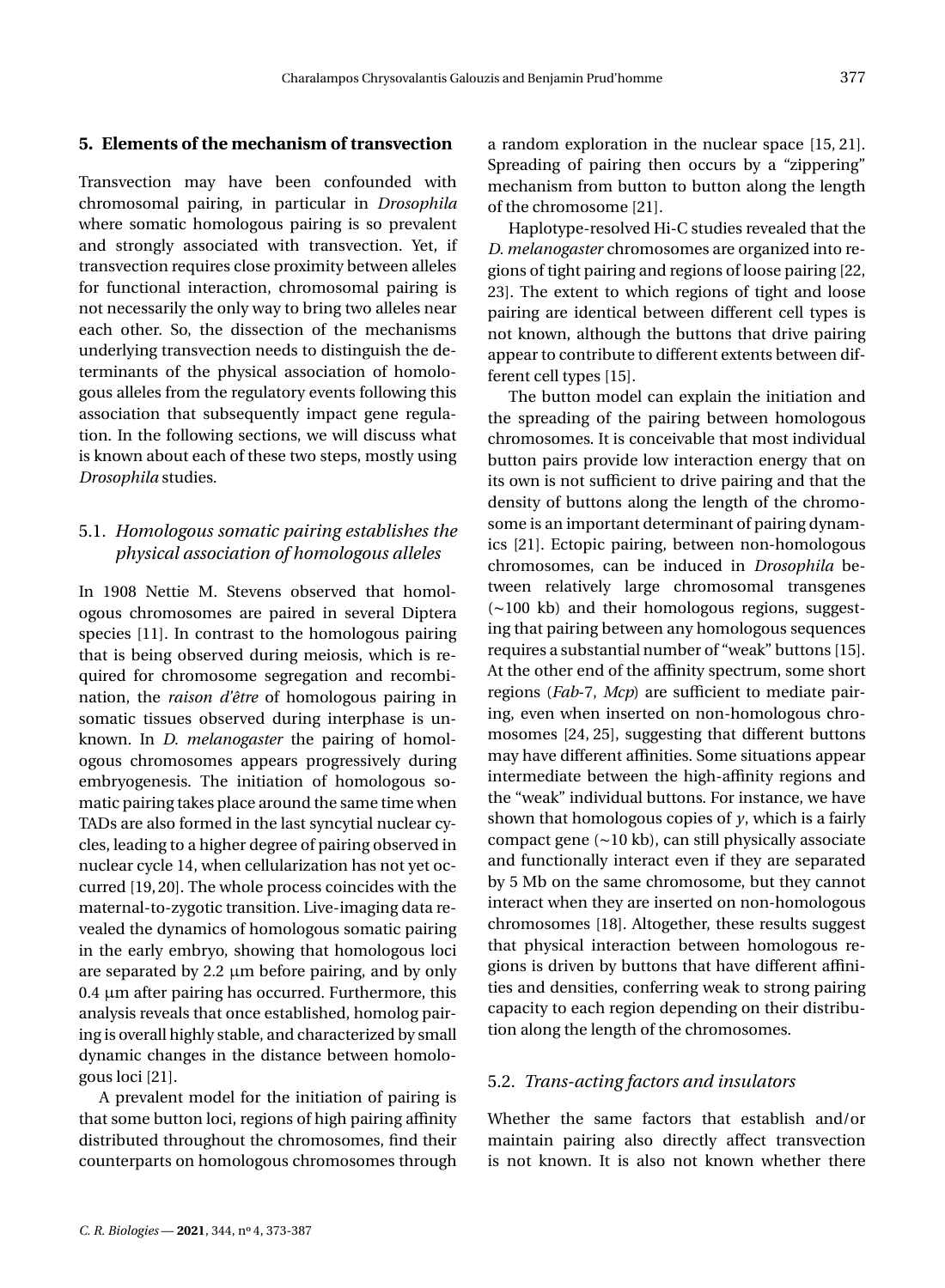are generic factors that directly affect all cases of transvection, or whether distinct factors are associated with distinct loci. Several factors have been described that affect transvection in *Drosophila* by influencing homologous somatic pairing. Initially, two factors, Su(Hw) and Top2, were shown to promote homologous somatic pairing [\[26,](#page-14-25) [27\]](#page-15-0). Surprisingly, Cap-H2, a subunit of the Condensin II complex, was shown to antagonize somatic pairing, indicating that the pairing state of a nucleus may be the output of the balance between pairing and anti-pairing factors [\[28\]](#page-15-1). Genetic screens in *D. melanogaster* embryos and cells identified more than 100 genes that promote or inhibit homologous somatic pairing. This gene set was enriched for genes implicated in the cell cycle control, suggesting a link between chromosome organization and cell cycle progression [\[29,](#page-15-2)[30\]](#page-15-3).

Many of the factors that upon deregulation affect transvection are insulator proteins. Insulator proteins are a diverse class of chromatin architectural proteins that bind to or are associated with insulator DNA, originally identified as DNA segments that block the communication between an enhancer and a promoter when placed between them. Also, insulators have been shown to pair in *cis*, bringing two elements located on either side of them closer together. More generally, insulators, and the protein complexes that bind to them, play a central role in regulating chromatin organization, from local loops to higher-order chromatin structures [\[31\]](#page-15-4). Most importantly, different combinations of insulator proteins appear to be enriched in buttons such as CTCF, GAF, BEAF-32, Cp190, and Mod(mdg4), which are also enriched in TAD boundaries, suggesting that homologous pairing and TAD formation might be related phenomena [\[15\]](#page-14-14). In addition, regions of tight pairing are enriched for architectural and insulator proteins [\[23\]](#page-14-22).

Transgenes containing the *gypsy* retrotransposon (which contains an insulator sequence), *Wari*, *1A2*, or *Fab-8* insulators can support transvection at many sites in the genome, also suggesting that support for transvection may be a general feature of insulators [\[32,](#page-15-5) [33\]](#page-15-6). Visualization of interactions between homologous regions at the *Abd-B* locus [\[34,](#page-15-7)[35\]](#page-15-8) or using transgenes containing an enhancer from the *snail* locus indicates that the role of insulators is to stabilize the interaction between homologous alleles [\[36\]](#page-15-9), consistent with their overrepresentation in button loci [\[15\]](#page-14-14). Interactions between different types of insulators have been shown to support transvection [\[33\]](#page-15-6). These insulators seem to be bound by the same factors suggesting that the combination of these factors drives these interactions.

How precisely DNA insulators and insulator proteins influence transvection is unclear. For instance, Mod(mdg4), a classical insulator co-factor, is required for transvection-dependent negative regulation of the  $\nu$  *spot* enhancer in the wing [\[18\]](#page-14-17). However, what Mod(mdg4) does to  $\gamma$  is unknown. One possibility is that it could be involved in topological changes at the *y* locus, by either bridging a repressor binding the intron and the *spot* enhancer (Figure [1D](#page-4-0)), or by forming a strong boundary between the *spot* and the *wing* enhancers that would preserve the *wing* activity and block the interaction between the *spot* and the promoter (Figure [1E](#page-4-0)). Further investigation of this system, and others, will be necessary to better understand how insulator DNA sequences and architectural proteins contribute to transvection.

# 5.3. *Transvection might create discrete nuclear microenvironments*

Homologous enhancers typically compete for accessing the promoter, and usually, the *cis*-interaction (enhancer and promoter on the same chromosome) is favored over the *trans*-interaction (enhancer and promoter on the different chromosomes). However, when the loci are paired the *cis*-competition might be reduced. Indeed, Lim and colleagues have observed using live-imaging of locus-resolved transcription that a single shared enhancer has equal access to both promoters when the loci are paired [\[36\]](#page-15-9). This result is consistent with the notion that tight association of homologous loci might create a local nuclear microenvironment in which transcription factors and co-factors are enriched and shared between homologous enhancers. Nuclear environments can be a positive or a negative effect on enhancer activity and gene expression, depending on the factors they recruit. Applying this model to the regulation of the *y spot* enhancer, one can imagine that the interaction between the two alleles creates a local microenvironment that facilitates the cooperative recruitment of factors repressing the *spot* activity (Figure [1F](#page-4-0)).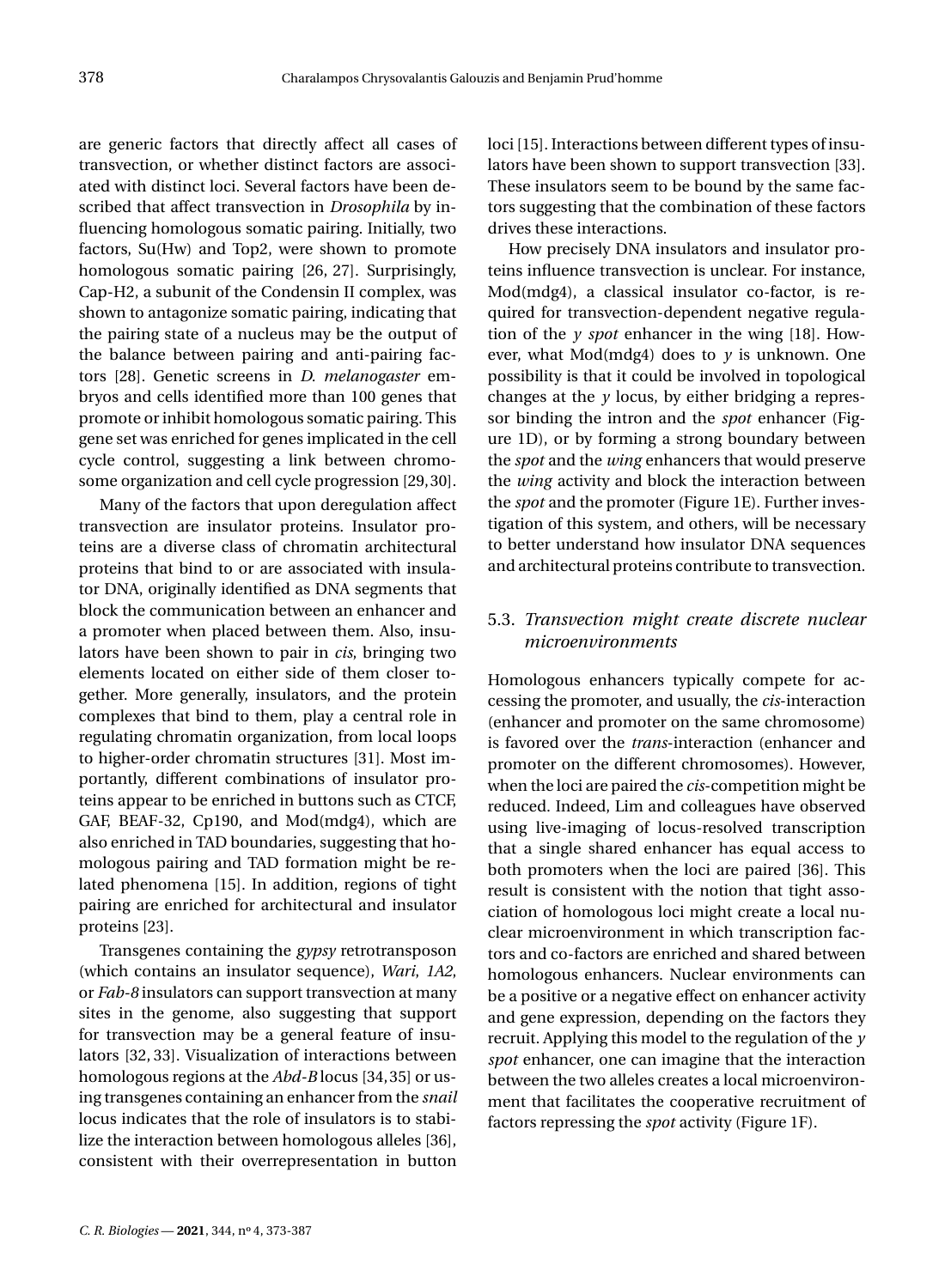#### **6. Conclusions and perspectives**

Although transvection was described almost 70 years ago, its significance for gene expression in physiological contexts has long remained an open question. We have now several examples establishing that transvection plays a key role in controlling gene expression patterns in *Drosophila*, arguing for the relevance of this gene regulatory mechanism. Beyond *Drosophila* genetics, transvection and transvection-related phenomena may also be more common than currently appreciated. The conceptual association of transvection with homologous chromosome pairing may have led to the misconception that transvection is a *Drosophila*-specific phenomenon. The absence of homologous chromosome pairing may disfavor interallelic interactions, but these interactions can nevertheless occur transiently and affect gene regulation. An illustration of this comes from the regulation of *Oct4*, which is highly expressed in embryonic stem cells in mammals. During development, the *Oct4* alleles come closer, leading to *Oct4* repression, which marks the exit from the pluripotent state [\[10\]](#page-14-9). This example suggests that there must be other situations in mammals where interactions between alleles influence gene expression.

How interchromosomal gene regulation works remains a vast open question. We suggest that there might be mechanistic continuum between homologous and non-homologous interchromosomal gene regulation, and that general principles underlie these different phenomena. Transvection and transvection-like phenomena rely on proximity between interacting genes. Yet, how close loci need

*French version*

### **1. Régulation génique interchromosomique non homologue**

L'organisation du génome à l'intérieur du noyau est centrale pour la régulation des gènes. La fibre chromatinienne est organisée de manière hiérarchique, la plupart des boucles formées par l'interaction entre des séquences activatrices (« enhancers » et le promoteur d'un gène se trouvant en cis dans des domaines d'auto-interaction apto be to functionally interact is largely unknown. The most accurate measurements of the distance between homologous loci (but not necessarily functionally interacting) in the *Drosophila* embryo show that they are separated by  $0.4 \mu m$  [\[21\]](#page-14-20). This is still a considerable distance to bridge for transcription factors binding the regulatory region of one allele and to act on the homologous allele. Further measurements of the distance and associated dynamics of functionally interacting alleles are needed as well as an assessment of how these properties leave their footprint on gene expression. It is also crucial to understand the consequences of allelic pairing on locus positioning in the nucleus or on topological changes at the locus. Using haplotype-resolved chromosome-conformation-capture technologies and super-resolution imaging will certainly help us to better characterize what happens when homologous alleles or regulatory regions come close, and how they influence each other.

#### **Acknowledgements**

CCG acknowledges funding from the European Molecular Biology Organization (297-2021). BP acknowledges funding from European Research Council under the European Union's Seventh Framework Programme (FP/2007-2013)/ERC grant agreement 615789, and support from the CNRS.

# **Conflicts of interest**

Authors have no conflict of interest to declare.

pelés domaines d'association topologique (TAD). Ces TAD sont ensuite organisés en compartiments actifs ou inactifs. Enfin, chez la plupart des organismes, chaque chromosome occupe un territoire distinct dans le noyau [\[1\]](#page-14-0). Cette organisation peut donner l'impression que la régulation d'un gène est contrôlée uniquement par son environnement chromosomique en *cis*-. Cependant, avec le développement récent des technologies de capture de la conformation des chromosomes et d'imagerie perme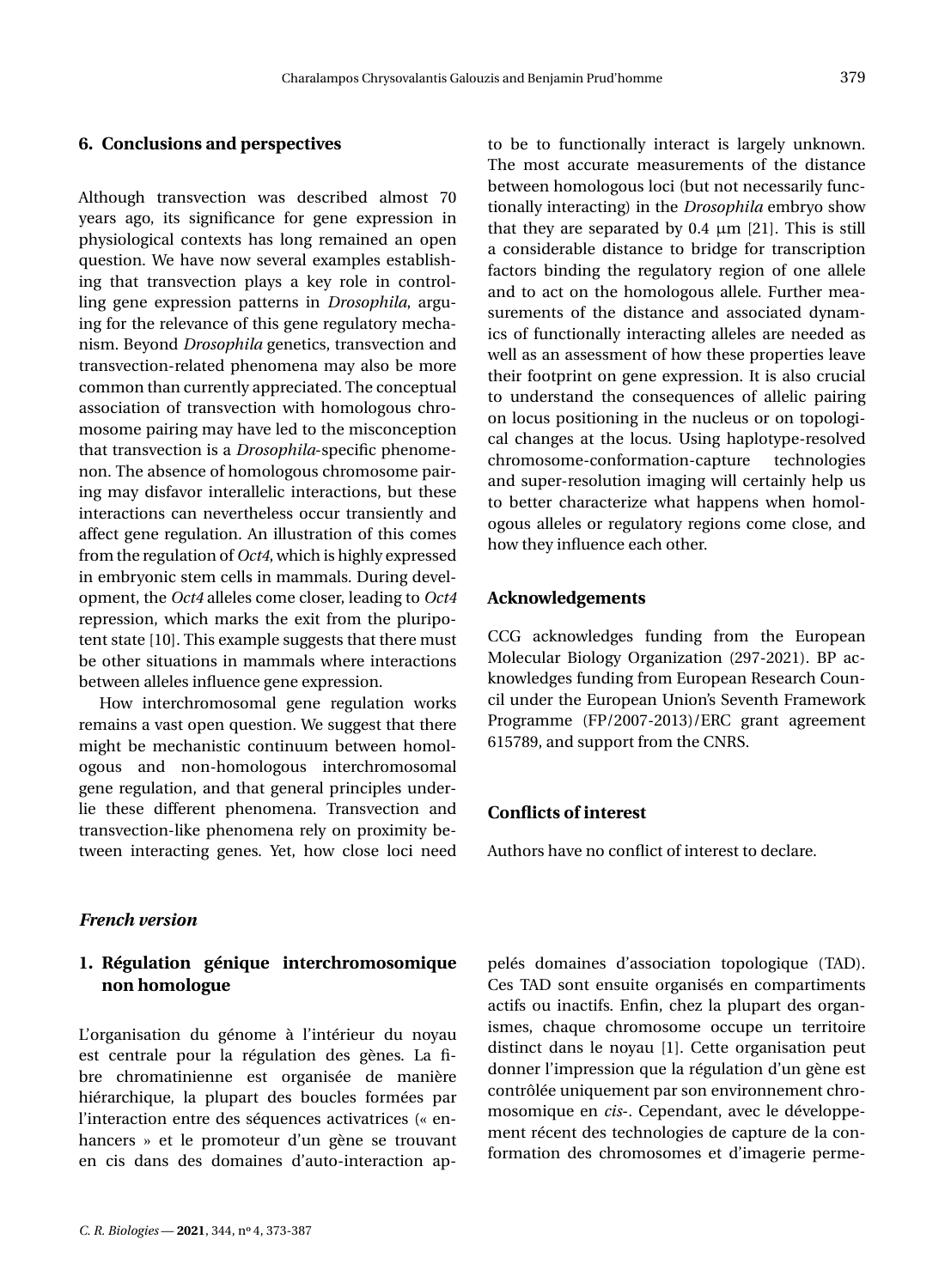ttant la détection non biaisée de la proximité entre des gènes situés sur des chromosomes différents, et leur application à un nombre croissant de types de cellules et d'organismes, il devient évident que les interactions génétiques interchromosomiques sont plus courantes qu'on ne le pensait. En outre, un nombre croissant d'exemples a démontré ou suggéré l'importance fonctionnelle de la régulation interchromosomique des gènes dans les décisions relatives au destin cellulaire ou aux fonctions cellulaires [\[2,](#page-14-1)[3\]](#page-14-2). Par exemple, dans l'épithélium olfactif de la souris, un seul allèle de récepteur olfactif, sur ∼2400 allèles candidats, est exprimé dans chaque neurone sensoriel olfactif. Ces allèles sont répartis sur l'ensemble des chromosomes de la souris et participent à une chorégraphie complexe pour s'agréger dans l'espace nucléaire et sélectionner un seul allèle à exprimer [\[4\]](#page-14-3).

Les interactions interchromosomiques ne sont pas limitées aux familles multigéniques, comme les gènes des récepteurs olfactifs. Des associations physiques se produisent également entre un gène et une région régulatrice située sur des chromosomes différents. C'est le cas, par exemple, dans les lymphocytes T, où des interactions physiques se produisent entre le promoteur du gène IFN-*γ*, situé sur le chromosome 10, et la région régulatrice du locus des cytokines TH2, située sur le chromosome 11 [\[5\]](#page-14-4). Cette interaction contribue à la régulation de l'expression des cytokines dans les lymphocytes T et à la production d'IFN-*γ* en réponse à une infection virale. Ces exemples illustrent une classe spécifique d'interactions entre des régions non homologues du génome, qui ont été passées en revue par Maass *et al.* [\[3\]](#page-14-2).

# **2. Régulation interchromosomique des gènes homologues**

Des interactions interchromosomiques peuvent également se produire entre des gènes homologues (c'est-à-dire des allèles d'un même gène) situés sur des chromosomes homologues. Diverses manifestations de ces interactions interalléliques ont été documentées dans différentes lignées eucaryotes, des champignons aux plantes en passant par les animaux [\[6\]](#page-14-5). Le premier cas d'interaction interallélique a été signalé par Ed Lewis en 1954 lorsqu'il a étudié la régulation du gène Hox *Ultrabithorax* (*Ubx*) chez *Drosophila melanogaster* (*D. melanogaster*). Lewis a décrit la complémentation génétique entre les allèles mutants *Ubx bx34e* et *Ubx1*. Chacun des deux allèles, à l'état homozygote, provoque ne transformation partielle des haltères en ailes. Cependant, les mouches trans-hétérozygotes (*bx*34*e* + / +*Ubx*1) montrent une complémentation partielle puisque la transformation des appendices est moins sévère que chez les mouches homozygotes pour l'un ou l'autre des allèles. De plus, Lewis a montré que la complémentation génétique des allèles mutants *Ubx* est compromise lorsque l'appariement — l'alignement bout à bout — des chromosomes homologues est perturbé, ce qui suggère que les allèles ne peuvent interagir que lorsqu'ils sont physiquement proches les uns des autres. Lewis a inventé le terme transvection pour décrire la complémentation interallélique dépendant de l'appariement [\[7\]](#page-14-6). Par extension, le terme transvection a été utilisé pour décrire la régulation interallélique dépendante de la proximité.

Depuis les travaux précurseurs d'Ed Lewis sur la régulation d'*Ubx* de nombreux cas de transvection ont été décrits pour de nombreux gènes chez *D. melanogaster*, bien qu'utilisant généralement des transgènes synthétiques ou une complémentation intragénique [\[8\]](#page-14-7). La transvection a également été décrite dans d'autres organismes, notamment chez la levure et les mammifères [\[9,](#page-14-8) [10\]](#page-14-9). La transvection peut avoir un effet positif ou négatif sur l'expression des gènes, ce qui indique que différents mécanismes moléculaires sont impliqués. Chez la drosophile, comme chez tous les diptères, les chromosomes homologues sont appariés dans toutes les cellules somatiques pendant l'interphase [\[11\]](#page-14-10). Cette configuration particulière facilite vraisemblablement la transvection tout au long du génome le génome [\[12](#page-14-11)[,13\]](#page-14-12). Bien que le génome de *D. melanogaster* semble être généralement permissif pour la transvection, la pertinence physiologique de la régulation interallélique dans un contexte de type sauvage a longtemps été remise en question. Cependant, plusieurs exemples montrent qu'elle est cruciale pour la spécification de certains types de cellules. Nous passons en revue quelques-uns de ces exemples ci-dessous.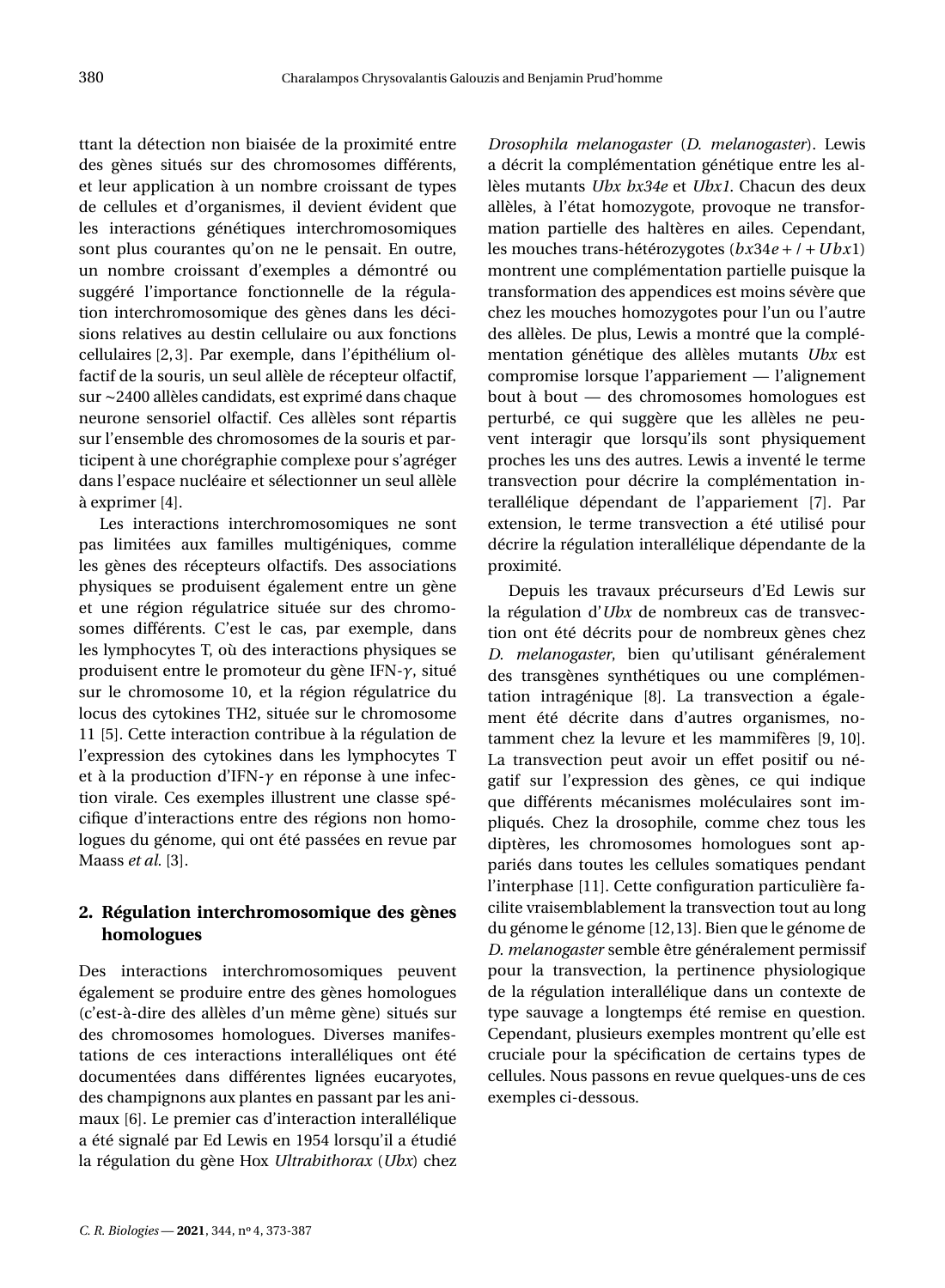# **3. La transvection contrôle la diversité des photorécepteurs dans la rétine**

Dans l'œil de *D. melanogaster*, chaque ommatidie (c'est-à-dire l'unité oculaire) contient huit cellules photoréceptrices nommées R1 à R8. R7 exprime l'une des deux rhodopsines photoréceptrices possibles, Rh3 ou Rh4, définissant deux sous-types d'ommatidies : pâle (*p*, Rh3+) et jaune (*y*, Rh4+). L'expression du facteur de transcription Spineless est responsable de l'orientation du destin des soustypes de photorécepteurs R7 : lorsque Spineless est présent, il active l'expression de Rh4 et réprime l'expression de Rh3, alors qu'en son absence Rh3 est exprimé. L'expression de *spineless* (*ss*) dans les photorécepteurs R7 est stochastique, conduisant à la formation de ∼70% *y*R7s et ∼30% *p*R7s. Le profil d'expression de *ss*, et donc le ratio entre *p*R7 et *y*R7 dans la rétine, est fixé par les interactions entre les allèles *ss*. Différents allèles ou combinaisons d'allèles modifient le profil d'expression de *ss* et, à son tour, le ratio des sous-types R7. Un élément régulateur du gène *ss*, agissant comme un isolateur, est nécessaire pour amener deux allèles à proximité, même s'ils sont situés sur des chromosomes différents [\[14,](#page-14-13) [15\]](#page-14-14). Cette proximité entre les allèles permet vraisemblablement à d'autres régions régulatrices du locus d'interagir en trans pour définir le profil d'expression de *ss* dans la rétine. Bien que les détails moléculaires des interactions interalléliques ne soient pas bien compris, cet exemple montre que la transvection ne dépend pas nécessairement de l'appariement chromosomique en soit. Cependant, l'appariement chromosomique facilite la transvection en rapprochant les allèles homologues. En outre, il illustre de quelle manière la transvection peut contribuer à un mécanisme stochastique qui génère la diversité du destin cellulaire dans la rétine.

# **4. Rôle de la transvection dans la régulation sexuellement dimorphique de l'expression des gènes du chromosome X**

Le gène *yellow* (*y*) de *D. melanogaster* a longtemps été un cas d'école pour étudier la transvection, principalement en utilisant la complémentation intragénique [\[16\]](#page-14-15). Cependant, on ne savait pas si les interactions régulatrices entre les allèles de *y*, qui ne peuvent se produire que chez les femelles puisque *y* est lié au chromosome X, contribuent à réguler le niveau ou le profil d'expression de *y* dans la condition sauvage. *y* est nécessaire à la production de pigment noir dans tout le corps et son profil d'expression est sexuellement dimorphique dans plusieurs tissus et parties du corps. Nous avons récemment découvert que chez *D. biarmipes*, une espèce étroitement apparentée à *D. melanogaster* dont les mâles possèdent une tache de pigmentation au bout des ailes, le profil d'expression sexuellement dimorphique de *y* dans l'aile est contrôlé par transvection. L'expression de *y* dans l'aile est contrôlée par deux séquences régulatrices voisines de type « enhancers » situées en 5' du gène : l'enhancer de l'aile (ou « *wing* ») qui conduit à une faible expression uniforme dans toute l'aile, et l'enhancer « de la tâche » (ou « *spot* ») qui entraîne une forte expression dans la zone de l'aile où la tâche de pigmentation se formera (Figure [1A](#page-11-0)–C) [\[17\]](#page-14-16). Chez les femelles, l'activité de l'enhancer *spot* — mais pas celle de l'enhancer *wing* — est réduite au silence par transvection (Figure [1D](#page-11-0)–G). Chez les mâles hémizygotes, qui n'ont qu'un seul chromosome X, la transvection ne peut pas se produire et l'enhancer *spot* est actif. Il est important de noter que lorsque le locus *y* est inséré sur un autosome (un chromosome non sexuel), à la même position sur chaque chromosome homologue, l'interaction interallélique peut avoir lieu dans les deux sexes. Cela montre que la répression de l'enhancer *spot* chez les femelles n'est pas due à un mécanisme de régulation spécifique au chromosome X, ou spécifique aux femelles, mais bien à l'interaction entre les allèles. L'inactivation de l'enhancer *spot* dépendante de la transvection nécessite l'intron du gène *y*, ce qui suggère qu'il contient un élément régulateur nécessaire à l'interaction interallélique, ou qui, après l'interaction, éteint l'enhancer *spot*, ou les deux. Il est remarquable qu'un autre enhancer sexuellement dimorphique, actif dans les segments abdominaux postérieurs des mâles, et situé à proximité de l'enhancer *spot*, ne soit pas contrôlé par la transvection mais par la hiérarchie canonique de détermination du sexe [\[18\]](#page-14-17). La façon dont deux éléments régulateurs du même gène, séparés par seulement quelques centaines de paires de bases, en sont venus à utiliser des stratégies de régulation complètement différentes pour obtenir une expression similaire spécifique aux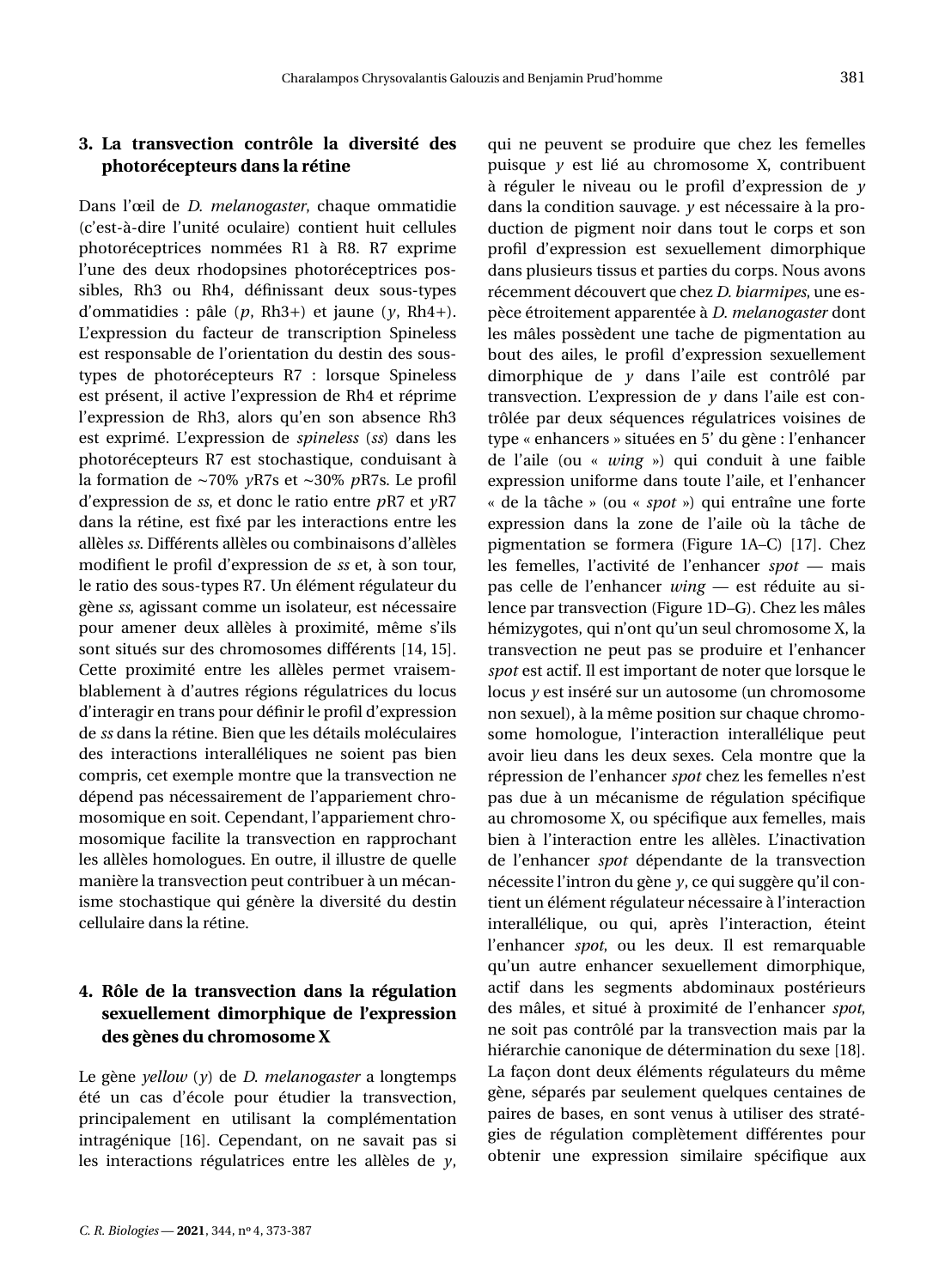mâles, soulève des questions intrigantes sur le plan mécanique et évolutif.

#### **5. Éléments mécanistiques de la transvection**

La transvection a pu être confondue avec l'appariement chromosomique, en particulier chez la drosophile où l'appariement complet entre chromosomes homologues est si fortement associé à la transvection. Pourtant, si la transvection nécessite une proximité étroite entre les allèles pour une interaction fonctionnelle, l'appariement chromosomique complet n'est pas nécessairement le seul moyen de rapprocher deux allèles. Ainsi, la dissection des mécanismes sous-jacents à la transvection doit distinguer les déterminants de l'association physique d'allèles homologues des événements de régulation qui suivent cette association et qui ont un impact sur l'expression des gènes. Dans les sections suivantes, nous discuterons de ce que l'on sait de chacune de ces deux étapes, en nous appuyant principalement sur des études sur la drosophile.

# 5.1. *L'appariement somatique homologue établit l'association physique d'allèles homologues*

En 1908, Nettie M. Stevens a observé pour la première fois que les chromosomes homologues sont complètement appariés chez plusieurs espèces de diptères [\[11\]](#page-14-10). Contrairement à l'appariement homologue observé pendant la méiose, qui est nécessaire à la ségrégation et à la recombinaison des chromosomes, la raison d'être de l'appariement homologue dans les tissus somatiques observé pendant l'interphase est inconnue. Chez *D. melanogaster*, l'appariement des chromosomes homologues apparaît progressivement au cours de l'embryogenèse. L'initiation de l'appariement somatique homologue a lieu à peu près au même moment où les TAD apparaissent, dans les derniers cycles nucléaires syncytiaux, ce qui conduit à un degré d'appariement plus élevé observé dans le cycle nucléaire 14 [\[19,](#page-14-18) [20\]](#page-14-19). L'ensemble du processus coïncide avec l'activation du génome zygotique. Les données d'imagerie sur tissu vivant ont révélé la dynamique de l'appariement somatique homologue dans l'embryon précoce, montrant que les loci homologues sont séparés de 2,2 μm avant l'appariement, et de seulement 0,4 µm après l'appariement. De plus, cette analyse révèle qu'une fois établi, l'appariement homologue est globalement très stable, et caractérisé par de faibles changements dynamiques de la distance entre les loci homologues [\[21\]](#page-14-20).

Le modèle le plus accepté pour l'initiation de l'appariement est que certaines régions de la chromatine forment des sortes de boutons, des régions de haute affinité d'appariement distribuées le long des chromosomes. Elles trouvent leurs homologues sur les chromosomes homologues par une exploration aléatoire dans l'espace nucléaire [\[15,](#page-14-14)[21\]](#page-14-20). La propagation de l'appariement se produit alors par un mécanisme de « fermeture éclair » d'un bouton à l'autre sur toute la longueur du chromosome [\[21\]](#page-14-20).

Les études de capture de conformation de la chromatine de type Hi-C tenant compte des haplotypes ont révélé que les chromosomes homologues de *D. melanogaster* sont organisés en régions d'appariement serré et régions d'appariement plus lâche [\[22,](#page-14-21) [23\]](#page-14-22). On ne sait pas dans quelle mesure les régions d'appariement serré et d'appariement lâche sont identiques entre les différents types de cellules, bien que les boutons semblent avoir des contributions à l'appariement variable selon les types cellulaires [\[15\]](#page-14-14).

Le modèle de boutons peut expliquer l'initiation et la propagation de l'appariement entre chromosomes homologues. Il est possible que la plupart des paires de boutons individuels fournissent une faible énergie d'interaction qui, à elle seule, n'est pas suffisante pour entraîner l'appariement de tout le chromosome et que la densité des boutons sur la longueur du chromosome soit un déterminant majeur de la dynamique d'appariement [\[21\]](#page-14-20). L'appariement ectopique, entre chromosomes non homologues, peut être induit chez la drosophile entre des transgènes chromosomiques relativement grands (∼100 kb) et leurs régions homologues, ce qui suggère que l'appariement entre n'importe quelle séquence homologue nécessite un nombre important de boutons « faibles » [\[15\]](#page-14-14). À l'autre extrémité du spectre d'affinité, certaines régions courtes (Fab-7, Mcp) suffisent à assurer l'appariement, même lorsqu'elles sont insérées sur des chromosomes non homologues [\[24,](#page-14-23) [25\]](#page-14-24), ce qui suggère que des boutons diffèrent par leurs affinités. Certaines situations semblent intermédiaires entre les régions à haute affinité et les boutons individuels « faibles ». Par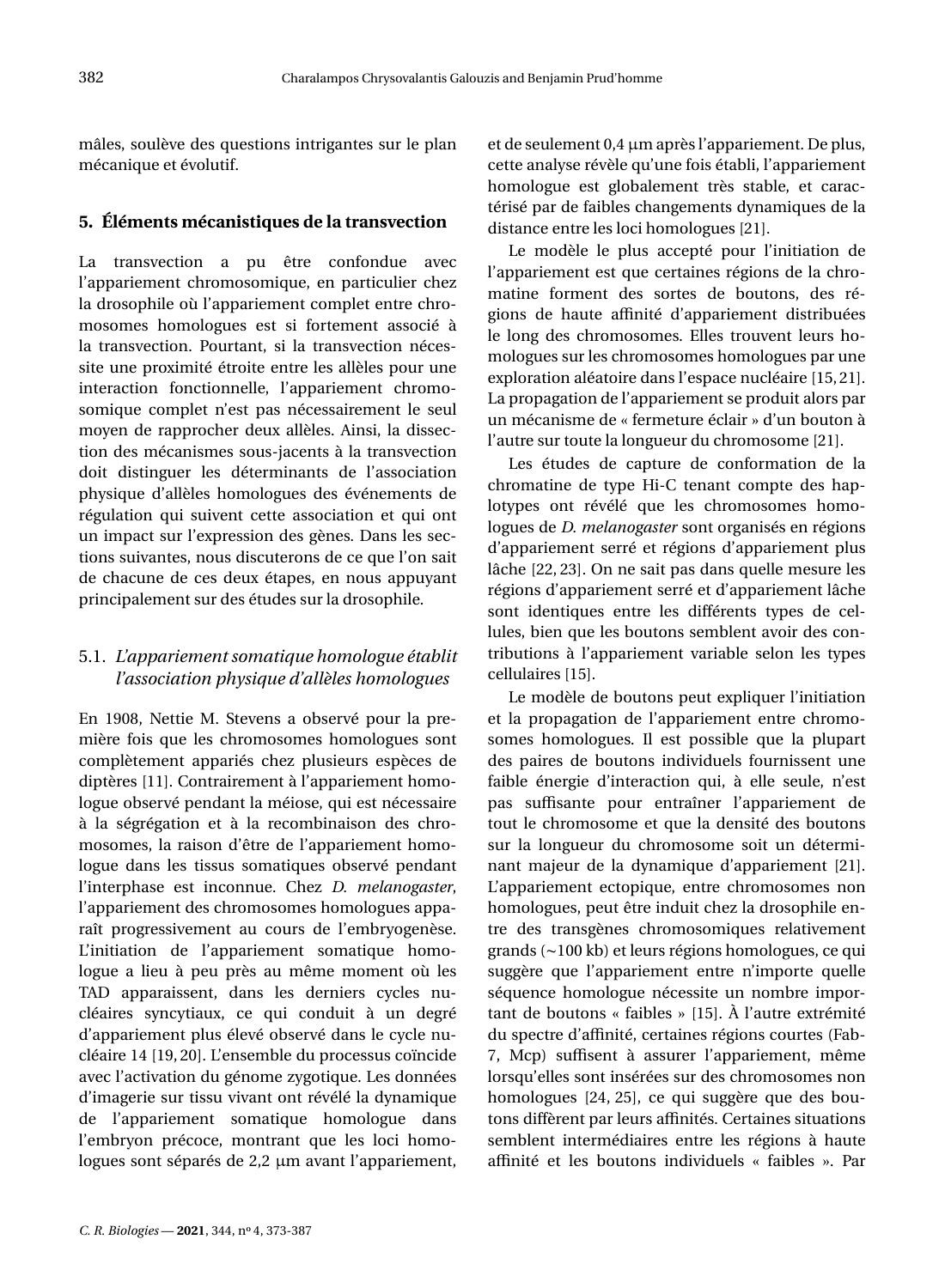

<span id="page-11-0"></span>**Figure 1.** Régulation sexuellement dimorphique du gène *yellow* dans l'aile de *D. biarmipes*. L'enhancer *spot* contrôle l'expression de *y* dans les ailes mâles en activant sa transcription possiblement par la formation d'une boucle (A) ou un mécanisme de liaison (B), résultant en un profil d'expression qui préfigure la forme du motif de pigmentation (ou spot) (C). Dans les ailes femelles, l'activité de l'enhancer *spot* est réduite au silence par trois mécanismes possibles : une topologie en boucle du locus dépendant de l'appariement des chromosomes homologues qui rapproche l'enhancer *spot* d'un répresseur lié à la séquence de l'intron (D). Des interactions protéine–protéine initiées au niveau de l'intron pourraient favoriser la formation d'une frontière entre l'enhancer *spot* et l'enhancer *wing*, empêchant l'interaction entre l'enhancer *spot* et le promoteur de *y* (E). Enfin, l'appariement des allèles de *y* pourrait créer un microenvironnement local qui recrute des protéines répressives pour bloquer l'activité de l'enhancer*spot* (F). Ces hypothèses ne sont pas nécessairement mutuellement exclusives. Dans l'aile femelle, certaines cellules échappent de manière aléatoire à l'extinction de l'enhancer*spot*, ce qui conduit à un motif poivre et sel de niveaux élevés de *y* (G). La figure a été créée à l'aide de [Biorender.com.](http://Biorender.com)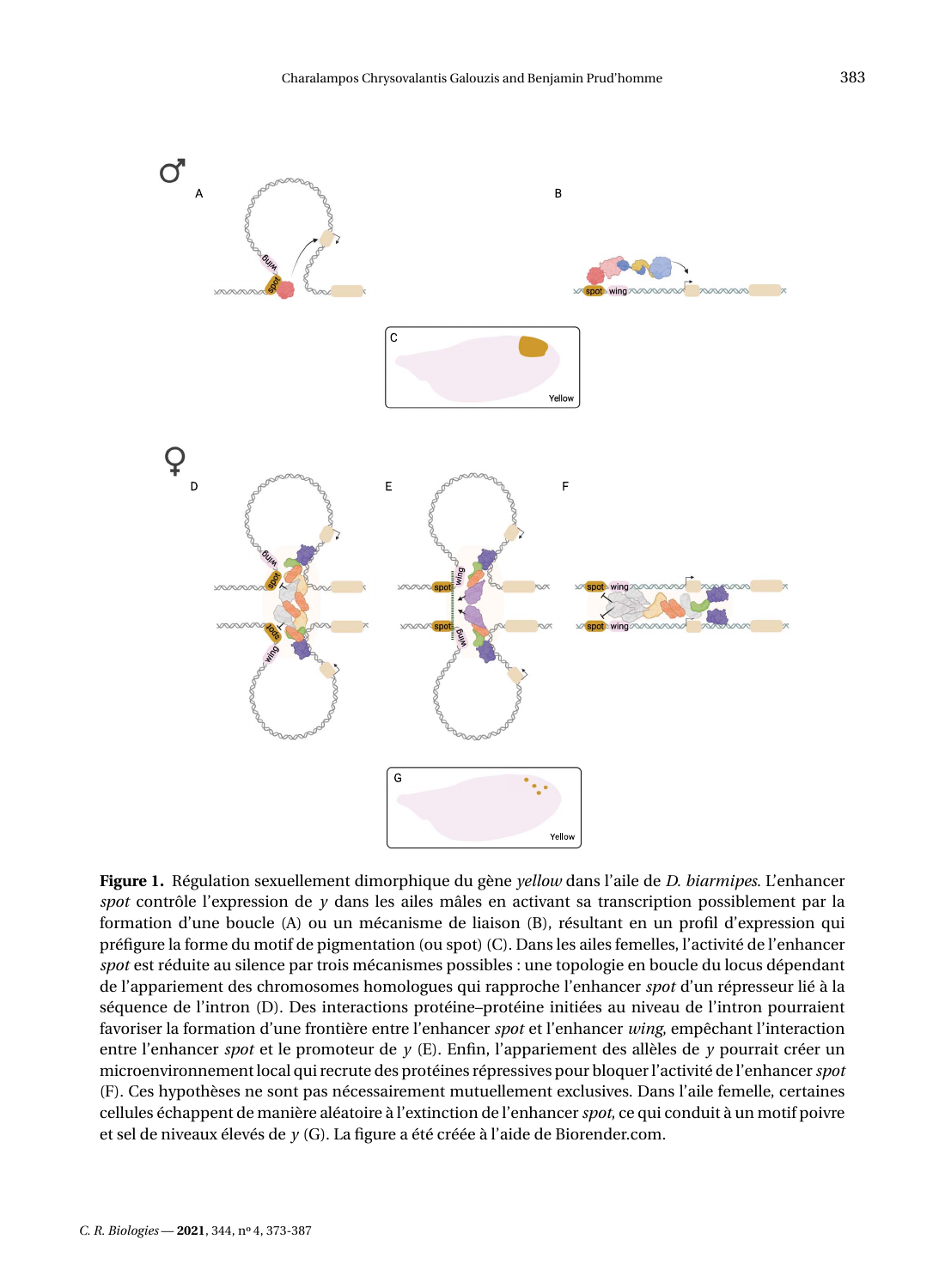exemple, nous avons montré que les copies homologues de *y*, qui est un gène assez compact (∼10 kb), peuvent toujours s'associer physiquement et interagir fonctionnellement même si elles sont séparées par 5 Mb sur le même chromosome, mais elles ne peuvent pas interagir lorsqu'elles sont insérées sur des chromosomes non homologues [\[18\]](#page-14-17). L'ensemble de ces résultats suggère que l'interaction physique entre les régions homologues est orchestrée par des séquences boutons qui ont des affinités et des densités différentes, conférant une capacité d'appariement faible à forte à chaque région en fonction de leur distribution sur la longueur des chromosomes.

#### 5.2. *Facteurs de transvection et isolateurs*

On ne sait pas si les mêmes facteurs qui établissent et/ou maintiennent l'appariement affectent aussi directement la transvection. On ne sait pas non plus s'il existe des facteurs génériques qui affectent directement tous les cas de transvection, ou si des facteurs distincts sont associés à des loci distincts. Plusieurs facteurs ont été décrits pour leur rôle dans la transvection chez la drosophile via l'appariement des chromosomes homologues. Initialement, il a été montré que deux facteurs, Su(Hw) et Top2, favorisaient l'appariement des chromosomes dans les cellules somatique [\[26,](#page-14-25) [27\]](#page-15-0). De manière surprenante, il a été démontré que Cap-H2, une sous-unité du complexe Condensin II, s'oppose à l'appariement somatique, indiquant que l'état d'appariement des chromosomes dans un noyau est le résultat de l'équilibre entre des facteurs qui promeuvent ou au contraire empêchent l'appariement [\[28\]](#page-15-1). Des cribles génétiques dans des embryons et des cellules de *D. melanogaster* ont permis d'identifier plus de 100 gènes qui favorisent ou inhibent l'appariement des chromosomes homologues. Certains de ces gènes sont impliqués dans le contrôle du cycle cellulaire, ce qui suggère un lien entre l'organisation chromosomique et la progression du cycle cellulaire [\[29,](#page-15-2)[30\]](#page-15-3).

Un grand nombre des facteurs qui, lorsqu'ils sont dérégulés, affectent la transvection sont des protéines isolatrices. Les protéines isolatrices sont une classe diversifiée de protéines architecturales de la chromatine qui se lient ou sont associées aux séquences d'ADN isolatrices, identifiées à l'origine comme des segments d'ADN qui bloquent la communication entre un enhancer et son promoteur lorsqu'ils sont placés entre eux. Il a également été démontré que les séquences isolatrices peuvent s'apparier en cis, rapprochant ainsi leurs séquences voisines. Plus généralement, les séquences isolatrices, et les complexes protéiques qui s'y lient, jouent un rôle central dans la régulation de l'organisation de la chromatine, des boucles locales aux structures chromatiniennes d'ordre supérieur [\[31\]](#page-15-4). Plus important encore, différentes combinaisons de protéines isolatrices semblent être enrichies au niveau des boutons, telles que CTCF, GAF, BEAF-32, Cp190 et Mod(mdg4), qui sont également enrichies dans les limites des TAD, ce qui suggère que l'appariement homologue et la formation de TAD pourraient être des phénomènes liés [\[15\]](#page-14-14). En outre, les régions d'appariement serrées sont enrichies en protéines architecturales et isolatrices [\[23\]](#page-14-22).

Les transgènes contenant le rétrotransposon gypsy (qui contient une séquence isolatrice), ou bien les séquences isolatrices Wari, 1A2 ou Fab-8 peuvent favoriser la transvection à de nombreux endroits du génome, ce qui suggère qu'une fonction générale de ces séquences est de faciliter la transvection [\[32,](#page-15-5) [33\]](#page-15-6). La visualisation des interactions entre les régions homologues au locus Abd-B [\[34,](#page-15-7) [35\]](#page-15-8), ou en utilisant des transgènes contenant un enhancer du gène *snail*, indique que le rôle des séquences isolatrices est de stabiliser l'interaction entre les allèles homologues [\[36\]](#page-15-9), ce qui est cohérent avec leur surreprésentation dans les séquences boutons [\[15\]](#page-14-14). Il a été démontré que les interactions entre différents types de séquences isolatrices favorisent la transvection [\[33\]](#page-15-6). Ces séquences isolatrices semblent être liées par les mêmes facteurs, ce qui suggère que la combinaison de ces facteurs est à l'origine de ces interactions.

La manière précise dont les séquences d'ADN isolatrices et les protéines qui s'y attachent influencent la transvection n'est pas claire. Par exemple, Mod(mdg4), un cofacteur d'isolateur classique, est nécessaire pour la régulation négative dépendante de la transvection du gène *y* dans l'aile [\[18\]](#page-14-17). Cependant, on ne sait pas ce que Mod(mdg4) fait précisément. Une possibilité est qu'il soit impliqué dans des changements topologiques au locus *y*, soit en établissant un pont entre un répresseur liant l'intron et l'enhancer *spot* (Figure [1D](#page-11-0)), soit en formant une frontière forte entre l'enhancer *spot* et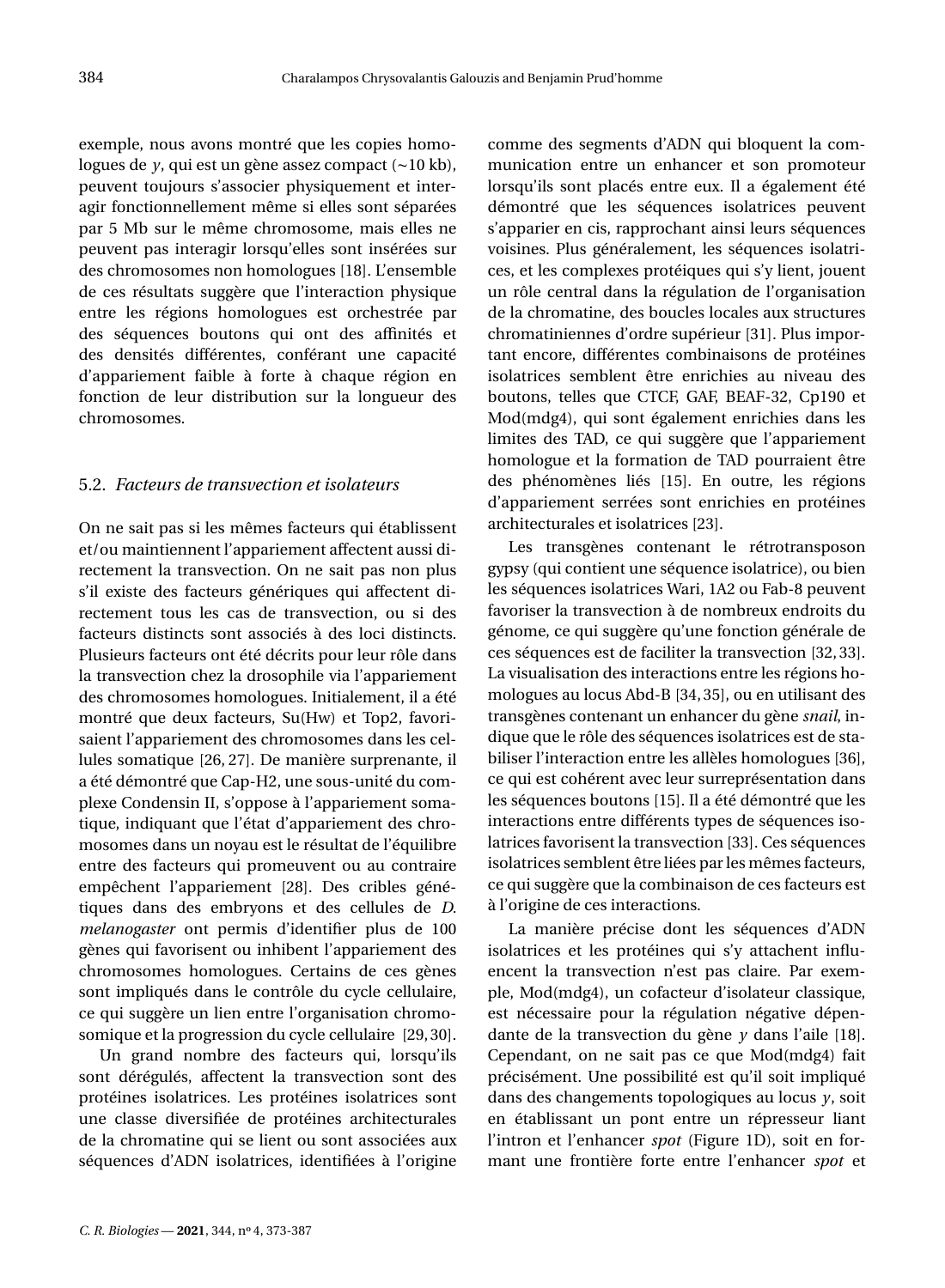l'enhancer *wing* qui préserverait l'activité dans l'aile et bloquerait l'interaction entre le *spot* et le promoteur (Figure [1E](#page-11-0)). Une étude plus approfondie de ce système, et d'autres, sera nécessaire pour mieux comprendre comment les séquences d'ADN isolatrices et les protéines architecturales contribuent à la transvection.

# 5.3. *La transvection pourrait créer des microenvironnements nucléaires distincts*

Les enhancers homologues sont généralement en compétition pour accéder aux promoteurs de chaque allèle, et habituellement, l'interaction cis (enhancer et promoteur sur le même chromosome) est favorisée par rapport à l'interaction trans (enhancer et promoteur sur des chromosomes homologues différents). Cependant, lorsque les loci sont appariés, la concurrence en cis peut être réduite. En effet, Lim et ses collègues ont observé, en utilisant l'imagerie sur tissu vivant, qu'un seul enhancer partagé a un accès égal aux deux promoteurs lorsque les loci sont appariés grâce à l'action des séquences d'ADN isolatrices [\[36\]](#page-15-9). Ce résultat est cohérent avec l'idée que l'association étroite de loci homologues peut créer un microenvironnement nucléaire local dans lequel les facteurs de transcription et les cofacteurs sont enrichis et partagés entre les enhancers homologues. Les environnements nucléaires peuvent avoir un effet positif ou négatif sur l'activité des enhancers et l'expression des gènes, en fonction des facteurs qu'ils recrutent. En appliquant ce modèle à la régulation de l'enhancer *spot* de *y*, on peut imaginer que l'interaction entre les deux allèles crée un microenvironnement local qui facilite le recrutement coopératif de facteurs réprimant l'activité de ce enhancer (Figure [1F](#page-11-0)).

#### **6. Conclusions et perspectives**

Bien que la transvection ait été décrite il y a près de 70 ans, sa signification pour l'expression des gènes dans des contextes physiologiques est longtemps restée une question ouverte. Nous disposons maintenant de plusieurs exemples établissant que la transvection joue un rôle clé dans le contrôle des profils d'expression génique chez la drosophile, ce qui plaide en faveur de la pertinence de ce mécanisme de régulation génique. Au-delà de la génétique

*C. R. Biologies* - 2021, 344, nº 4, 373-387

de la drosophile, la transvection et les phénomènes apparentés peuvent également être plus courants qu'on ne le pense actuellement. L'association conceptuelle de la transvection avec l'appariement des chromosomes homologues peut avoir conduit à l'idée erronée que la transvection est un phénomène spécifique à la drosophile. L'absence d'appariement de chromosomes homologues peut défavoriser les interactions interalléliques, mais ces interactions peuvent néanmoins se produire de manière transitoire et affecter la régulation des gènes. Une illustration en est donnée par la régulation d'*Oct4*, qui est fortement exprimé dans les cellules souches embryonnaires chez les mammifères. Au cours du développement, les allèles homologues d'*Oct4* se rapprochent, conduisant à la répression d'*Oct4*, qui marque la sortie de l'état pluripotent de ces cellules [\[10\]](#page-14-9). Cet exemple suggère qu'il doit exister d'autres situations chez les mammifères où les interactions entre allèles influencent l'expression des gènes.

Le fonctionnement de la régulation génique interchromosomique reste un champ de recherche largement ouvert. Nous suggérons qu'il pourrait y avoir un continuum mécanistique entre la régulation interchromosomique des gènes homologues et nonhomologues, et que des principes généraux soustendent ces différents phénomènes. La transvection et les phénomènes apparentés reposent sur la proximité entre les gènes en interaction. Pourtant, on ignore encore dans quelle mesure les loci doivent être proches pour interagir fonctionnellement. Les mesures les plus précises de la distance entre des loci homologues (mais pas nécessairement en interaction fonctionnelle) dans l'embryon de drosophile montrent qu'ils sont séparés de 0,4 µm [\[21\]](#page-14-20). Cela reste une distance considérable à franchir pour que les facteurs de transcription se lient à la région régulatrice d'un allèle et agissent sur l'allèle homologue. D'autres mesures de la distance et de la dynamique associée des allèles en interaction fonctionnelle sont nécessaires, ainsi qu'une évaluation de la manière dont ces propriétés laissent leur empreinte sur l'expression des gènes. Il est également crucial de comprendre les conséquences de l'appariement allélique sur le positionnement du locus dans le noyau ou sur les changements topologiques au niveau du locus. L'utilisation de technologies de capture de la conformation des chromosomes tenant compte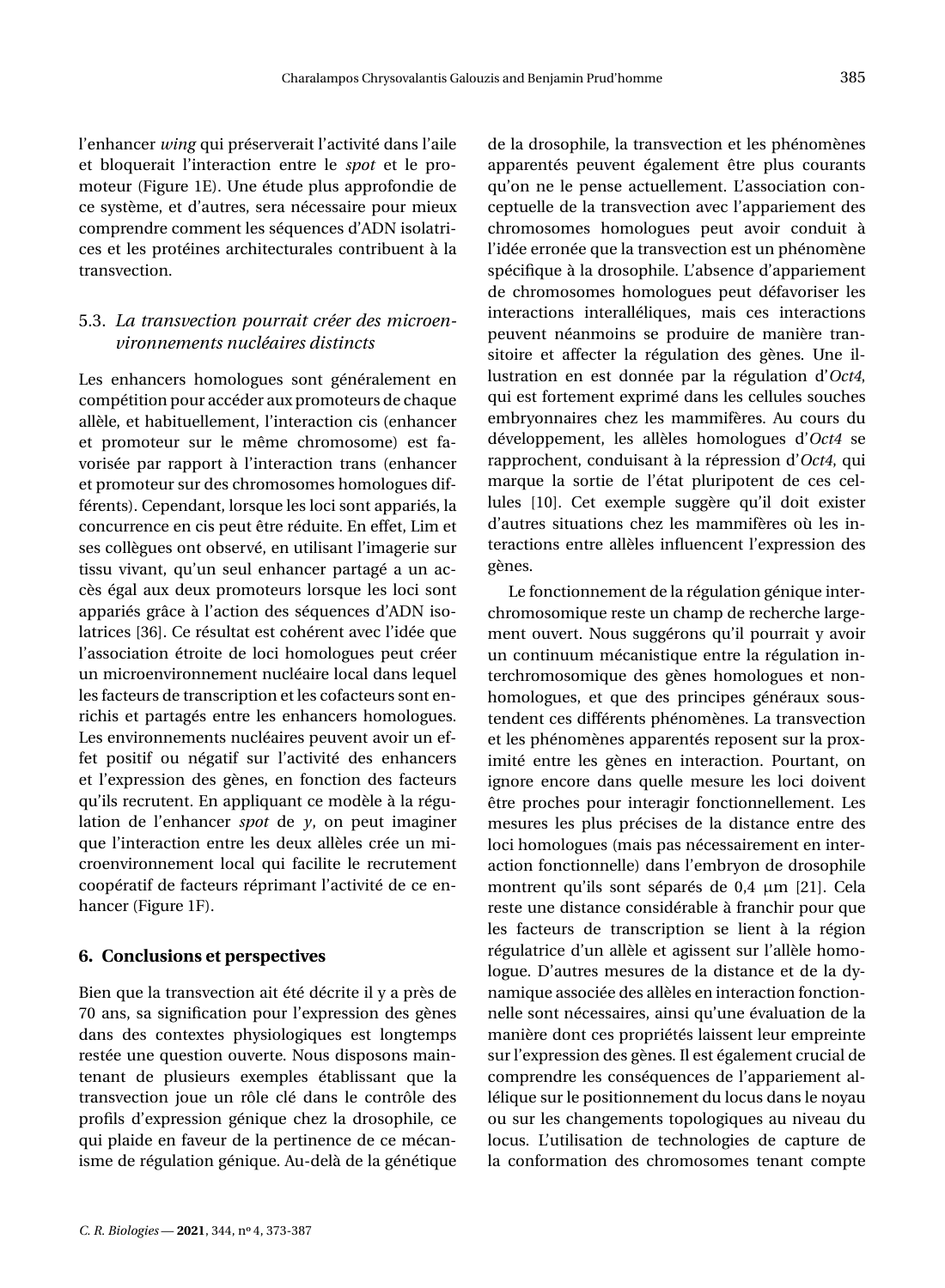des haplotypes et l'imagerie à super-résolution nous aideront certainement à mieux caractériser ce qui se passe lorsque des allèles ou des régions régulatrices homologues se rapprochent, et comment ils s'influencent mutuellement.

#### **Remerciements**

CCG remercie l'EMBO pour son financement (297- 2021). BP remercie l'ERC pour son financement dans le cadre du septième programme-cadre de l'Union européenne (FP/2007-2013)/accord de subvention 615789, ainsi que le CNRS pour son soutien.

#### **Conflit d'intérêt**

Les auteurs n'ont aucun conflit d'intérêt à déclarer.

# **References**

- <span id="page-14-0"></span>[1] T. Misteli, "The self-organizing genome: principles of genome architecture and function", *Cell* **183** (2020), p. 28-45.
- <span id="page-14-1"></span>[2] A. Williams, C. G. Spilianakis, R. A. Flavell, "Interchromosomal association and gene regulation in trans", *Trends Genet.* **26** (2010), p. 188-197.
- <span id="page-14-2"></span>[3] P. G. Maass, A. R. Barutcu, J. L. Rinn, "Interchromosomal interactions: A genomic love story of kissing chromosomes", *J. Cell Biol.* **218** (2019), p. 27-38.
- <span id="page-14-3"></span>[4] K. Monahan, A. Horta, S. Lomvardas, "LHX2- and LDB1 mediated trans interactions regulate olfactory receptor choice", *Nature* **565** (2019), p. 448-453.
- <span id="page-14-4"></span>[5] C. G. Spilianakis, M. D. Lalioti, T. Town, G. R. Lee, R. A. Flavell, "Interchromosomal associations between alternatively expressed loci", *Nature* **435** (2005), p. 637-645.
- <span id="page-14-5"></span>[6] C. Ting Wu, J. R. Morris, "Transvection and other homology effects", *Curr. Opin. Genet. Dev.* **9** (1999), p. 237-246.
- <span id="page-14-6"></span>[7] E. B. Lewis, "The theory and application of a new method of detecting chromosomal rearrangements in Drosophila melanogaster", *Am. Nat.* **88** (1954), p. 225-239.
- <span id="page-14-7"></span>[8] I. W. Duncan, "Transvection effects in Drosophila", *Annu. Rev. Genet.* **36** (2002), p. 521-556.
- <span id="page-14-8"></span>[9] D. Zhang, L. Bai, "Interallelic interaction and gene regulation In budding yeast", *Proc. Natl. Acad. Sci. USA* **113** (2016), p. 4428-4433.
- <span id="page-14-9"></span>[10] M. S. Hogan, D. E. Parfitt, C. J. Zepeda-Mendoza, M. M. Shen, D. L. Spector, "Transient pairing of homologous Oct4 alleles accompanies the onset of embryonic stem cell differentiation", *Cell Stem Cell* **16** (2015), p. 275-288.
- <span id="page-14-10"></span>[11] N. M. Stevens, "A study of the germ cells of certain diptera, with reference to the heterochromosomes and the phenomena of synapsis", *J. Exp. Zool.* **5** (1908), p. 359-374.
- <span id="page-14-11"></span>[12] J. L. Chen, K. L. Huisinga, M. M. Viering, S. A. Ou, C. T. Wu, P. K. Geyer, "Enhancer action in trans is permitted throughout the Drosophila genome", *Proc. Natl. Acad. Sci. USA* **99** (2002), p. 3723-3728.
- <span id="page-14-12"></span>[13] D. J. Mellert, J. W. Truman, "Transvection is common throughout the Drosophila genome", *Genetics* **191** (2012), p. 1129- 1141.
- <span id="page-14-13"></span>[14] R. J. Johnston, C. Desplan, "Interchromosomal communication coordinates intrinsically stochastic expression between alleles", *Science* **343** (2014), p. 661-665.
- <span id="page-14-14"></span>[15] K. Viets, M. E. G. Sauria, C. Chernoff, R. Rodriguez Viales, M. Echterling, C. Anderson, S. Tran, A. Dove, R. Goyal, L. Voortman, A. Gordus, E. E. M. Furlong, J. Taylor, R. J. Johnston, "Characterization of button loci that promote homologous chromosome pairing and cell-type-specific interchromosomal gene regulation", *Dev. Cell* **51** (2019), p. 341-356, e7.
- <span id="page-14-15"></span>[16] P. K. Geyer, C. Spana, V. G. Corces, "On the molecular mechanism of gypsy-induced mutations at the yellow locus of Drosophila melanogaster", *EMBO J.* **5** (1986), p. 2657-2662.
- <span id="page-14-16"></span>[17] N. Gompel, B. Prud'homme, P. J. Wittkopp, V. A. Kassner, S. B. Carroll, "Chance caught on the wing: cis-regulatory evolution and the origin of pigment patterns in Drosophila", *Nature* **433** (2005), p. 481-487.
- <span id="page-14-17"></span>[18] C. C. Galouzis, B. Prud'homme, "Transvection regulates the sex-biased expression of a fly X-linked gene", *Science* **371** (2021), p. 396-400.
- <span id="page-14-18"></span>[19] Y. Hiraoka, A. F. Dernburg, S. J. Parmelee, M. C. Rykowski, D. A. Agard, J. W. Sedat, "The onset of homologous chromosome pairing during Drosophila melanogaster embryogenesis", *J. Cell Biol.* **120** (1993), p. 591-600.
- <span id="page-14-19"></span>[20] J. C. Fung, W. F. Marshall, A. Dernburg, D. A. Agard, J. W. Sedat, "Homologous chromosome pairing in Drosophila melanogaster proceeds through multiple independent initiations", *J. Cell Biol.* **141** (1998), p. 5-20.
- <span id="page-14-20"></span>[21] M. B. Child, J. R. Bateman, A. Jahangiri, A. Reimer, N. C. Lammers, N. Sabouni, D. Villamarin, G. C. McKenzie-Smith, J. E. Johnson, D. Jost, H. G. Garcia, "Live imaging and biophysical modeling support a button-based mechanism of somatic homolog pairing in Drosophila", *Elife* **10** (2021), article no. e64412.
- <span id="page-14-21"></span>[22] J. Erceg, J. AlHaj Abed, A. Goloborodko, B. R. Lajoie, G. Fudenberg, N. Abdennur, M. Imakaev, R. B. McCole, S. C. Nguyen, W. Saylor, E. F. Joyce, T. N. Senaratne, M. A. Hannan, G. Nir, J. Dekker, L. A. Mirny, C. Ting Wu, "The genomewide multi-layered architecture of chromosome pairing in early Drosophila embryos", *Nat. Commun.* **10** (2019), article no. 4486.
- <span id="page-14-22"></span>[23] J. AlHaj Abed, J. Erceg, A. Goloborodko, S. C. Nguyen, R. B. McCole, W. Saylor, G. Fudenberg, B. R. Lajoie, J. Dekker, L. A. Mirny, C. Ting Wu, "Highly structured homolog pairing reflects functional organization of the Drosophila genome", *Nat. Commun.* **10** (2019), p. 1-14.
- <span id="page-14-23"></span>[24] H.-B. Li, M. Muller, I. A. Bahechar, O. Kyrchanova, K. Ohno, P. Georgiev, V. Pirrotta, "Insulators, not polycomb response elements, are required for long-range interactions between polycomb targets in Drosophila melanogaster", *Mol. Cell Biol.* **31** (2011), p. 616-625.
- <span id="page-14-24"></span>[25] M. Muller, K. Hagstrom, H. Gyurkovics, V. Pirrotta, P. Schedl, "The Mcp element from the Drosophila melanogaster bithorax complex mediates long-distance regulatory interactions", *Genetics* **153** (1999), p. 1333-1356.
- <span id="page-14-25"></span>[26] C. Fritsch, G. Ploeger, D. J. Arndt-Jovin, "Drosophila under